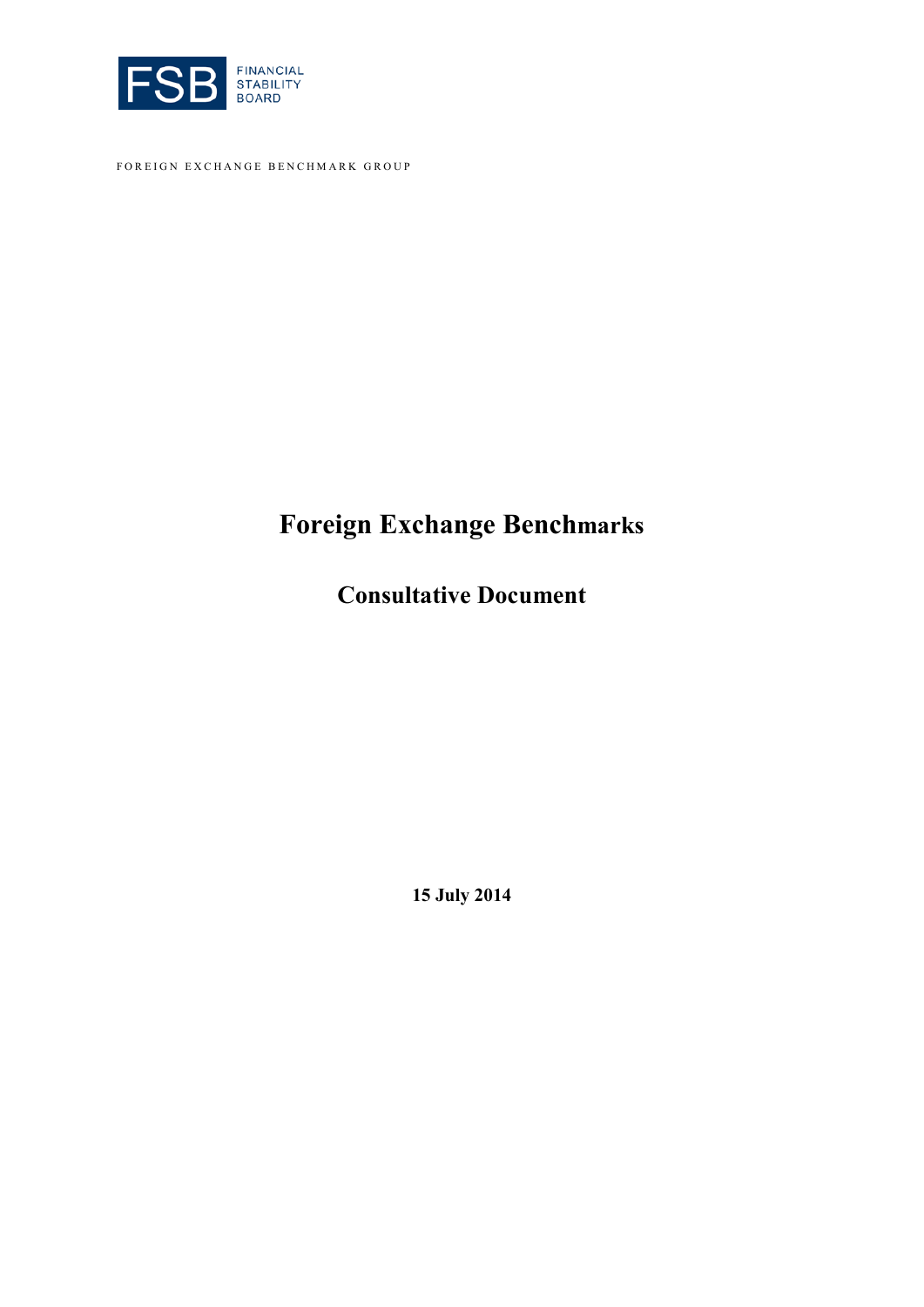#### **Content**

#### 1.  $2.$  $3.$  $\boldsymbol{4}$ . 5. 6. 7. Appendix 1: Alternative methods for calculating benchmark rates of market prices................ 29

#### Page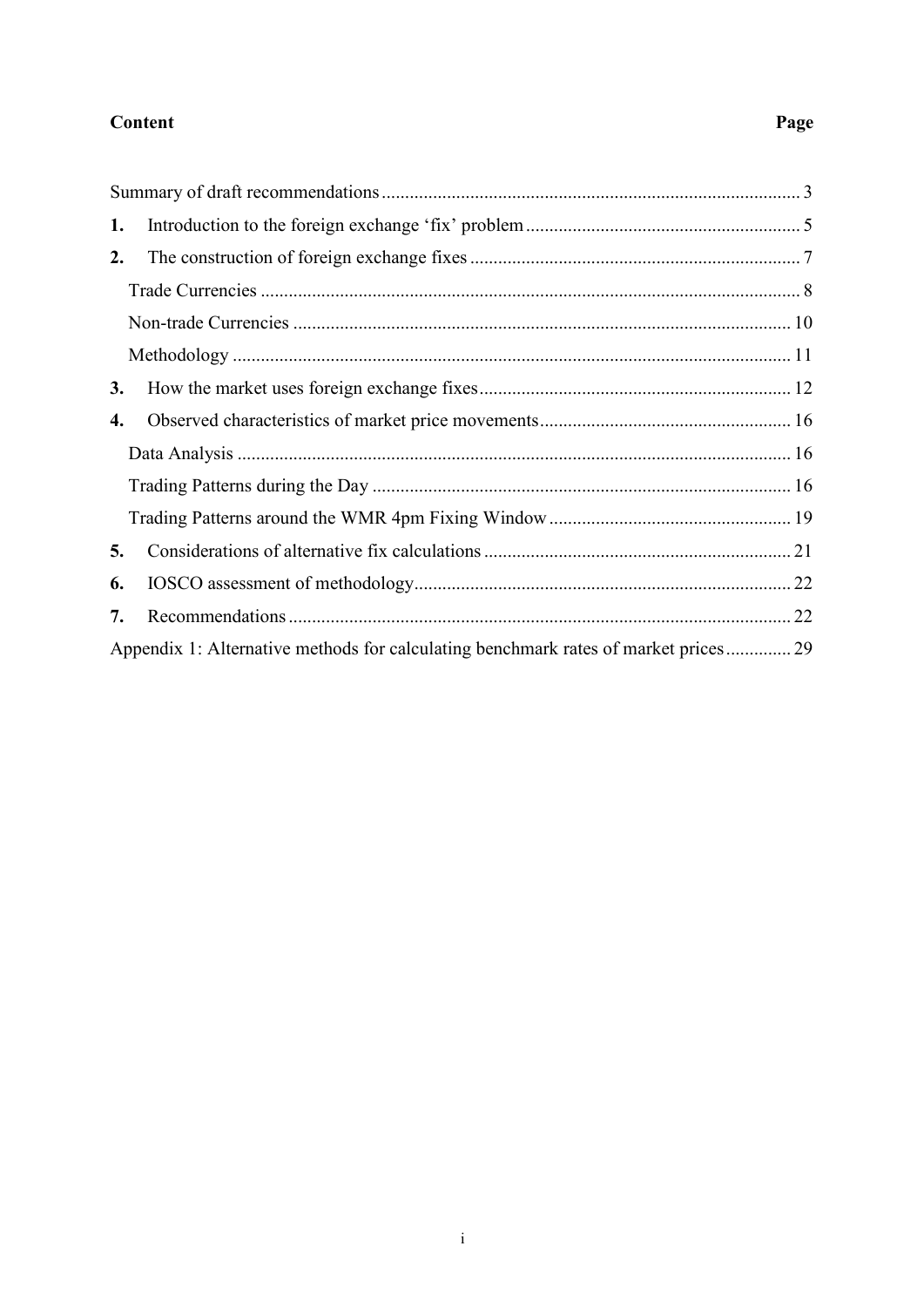# **Executive Summary**

In 2013, a number of concerns were raised about the integrity of foreign exchange (FX) rate benchmarks. These concerns stemmed particularly from the incentives for potential market malpractice linked to the structure of trading around the benchmark fixings. As a result, the FSB Plenary formed a working group chaired by Guy Debelle of the Reserve Bank of Australia and Paul Fisher of the Bank of England<sup>[1](#page-2-0)</sup> to focus on foreign exchange benchmarks. The group was given a mandate to undertake analysis of the FX market structure and incentives that may promote particular types of trading activity around the benchmark fixings. The group was tasked to propose possible remedies to address these adverse incentives as well as to examine whether there is a need and scope to improve the construction of the benchmarks themselves.

The work of the group has been completely independent of the various conduct investigations into allegations of manipulation of FX being undertaken in different jurisdictions and the group does not have access to the evidence that is being considered by the relevant authorities.

The group has progressed its work in part by engagement with a range of FX market participants across the globe. This has included a cross-section of global and local asset and money managers, non-financial corporates and benchmark providers in FX and other markets, as well as FX trading platforms, banks and investment banks. An interim report is now being published for wider public consultation so that all market participants have a chance to submit their views and comment on the proposed course of action. The report sets out fifteen draft recommendations, and the group is particularly keen on seeking reaction to a subset of these. The full list of recommendations is given at the end of this summary, highlighting the subset on which the group is particularly interested on feedback.

A consistent view of market contacts is that there are two FX benchmarks which have preeminence in the global market. The WM/Reuters (WMR) 4pm London fix, produced by the WM Company is by far the dominant benchmark being used, not just in FX, but also as a key input in multi-currency equity, bond and credit indices. The euro foreign exchange rates set by the ECB at 2:15pm CET (henceforth the ECB's reference rates) are also used by a wide range of participants, specifically non-financial corporates but are thought to be also important for the non-deliverable forwards market.

The group has obtained transactional and quote data from the two main electronic trading platforms, EBS and Thomson Reuters Matching, which are used to calculate the WMR fixes. These data indicate that intraday turnover notably increases at the time of the WMR London 4pm fix and to a lesser extent around the ECB's reference rates.

The WMR benchmarks are, at least for the most widely used currencies, based on actual trades, supported by transactable bids and offers extracted from electronic trading systems. In this respect they are quite different from a benchmark such as Libor which is based on panels of banks quoting their estimate of funding rates. Even for the less well traded currencies,

<u>.</u>

<span id="page-2-0"></span>See Appendix for the organisations represented on the group.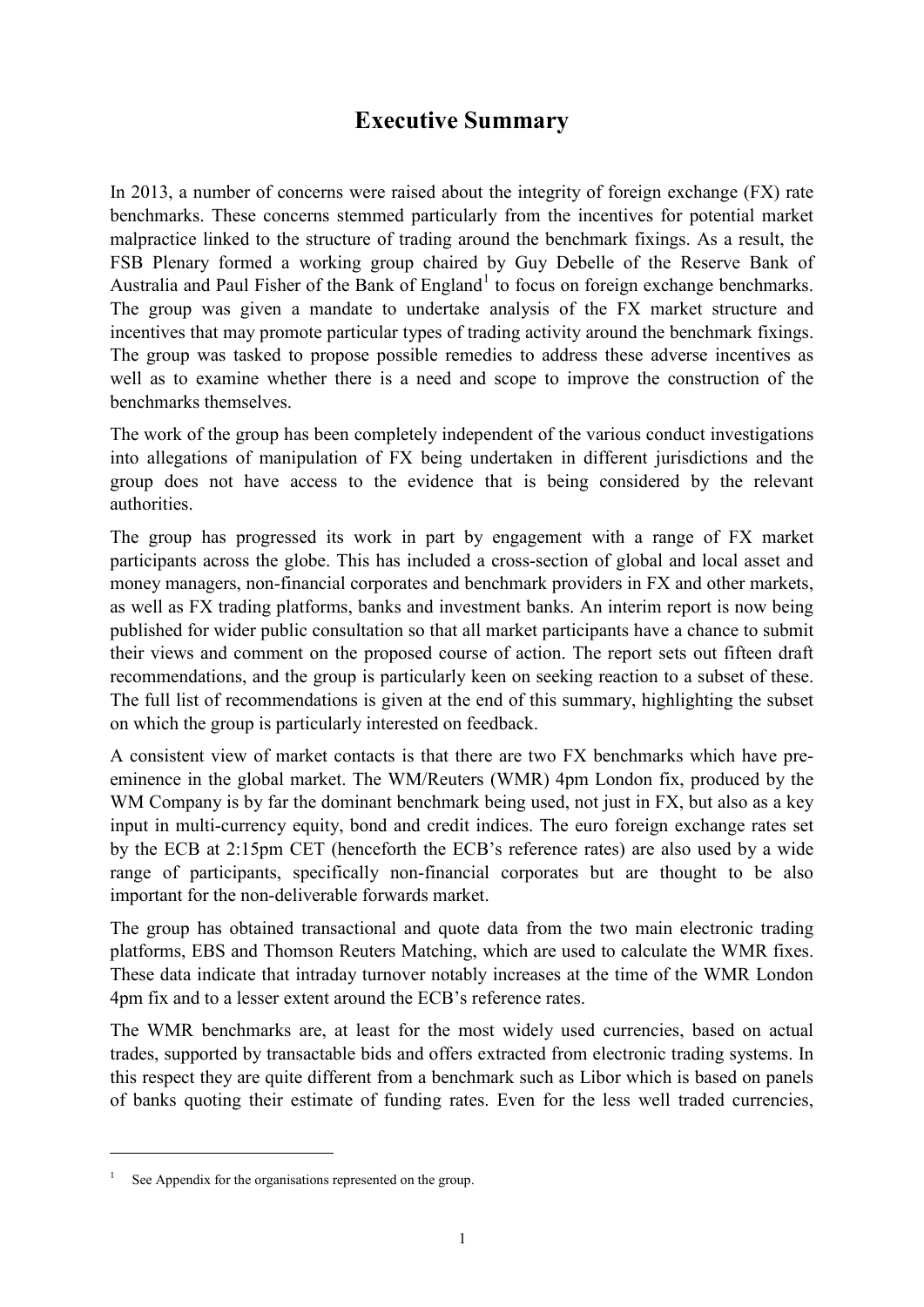active bids and offers are used. The issues arising are therefore quite different in nature from those relevant to Libor.

FX benchmarks are used by market participants for a variety of purposes, but most notably for valuing, transferring and rebalancing multi-currency asset portfolios. In particular, the midrates produced by WMR are embodied in the construction of published indices used for tracking multi-country portfolios of bonds, equities or credit instruments, and hence are implicit in many investment mandates. That usage incentivises asset and other money managers – particularly those with passive mandates which aim toward the replication of an index – to ensure that their FX dealing intermediaries (usually but not always banks) execute their foreign exchange trades at the same mid–market price recorded at the fix. That eliminates any 'tracking error' arising from foreign exchange, when the investor is invested in the performance of some other asset such as bonds or equities.

Other users, such as some sovereign wealth funds, or corporates (which often do not have active foreign exchange dealing desks), also tend to use the same approach of trading with their dealers at a guaranteed published fix price, in order to establish transparency of execution.

The result of this activity by their clients leads to a concentration of trading orders being transmitted to dealers, in large part shortly ahead of the fixing time. In order to manage the risk associated with this client order flow, dealers hedge by executing foreign exchange transactions in and around the calculation window, which results in the large spike in trading volume. This creates a market where the dealer is agreeing to execute these orders at an unknown price, which is established subsequently during the fixing calculation window. That price should be the clearing price which reflects the balance of supply and demand going through the market at that time and therefore prices should move as necessary in response to these flows. In most cases, the dealer agrees to give the client the mid-rate of this (as yet unknown) fix price, whether the customer is buying or selling.

At a minimum, this market structure creates optics of dealers 'trading ahead' of the fix even where the activity is essentially under instruction from clients. Worse, it can create an opportunity and an incentive for dealers to try to influence the exchange rate – allegedly including by collusion or otherwise inappropriate sharing of information – to try to ensure that the market price at the fix generates a rate which ensures a profit from the fix trading.

To help address the issues arising from this market structure, the group is proposing possible recommendations for reform in the foreign exchange market in the following broad categories:

- a. The calculation methodology of the WMR benchmark rates
- b. The publication reference rates by central banks.
- c. Market infrastructure in relation to the execution of fix trades.
- d. The behaviour of market participants around the time of the major FX benchmarks (primarily the WM 4pm London fix).
- e. Recommendations from a forthcoming IOSCO review of the WM fixes.

Apart from the forthcoming IOSCO recommendations, the draft recommendations are summarised below. While comments are welcome on any aspects of the report and proposals,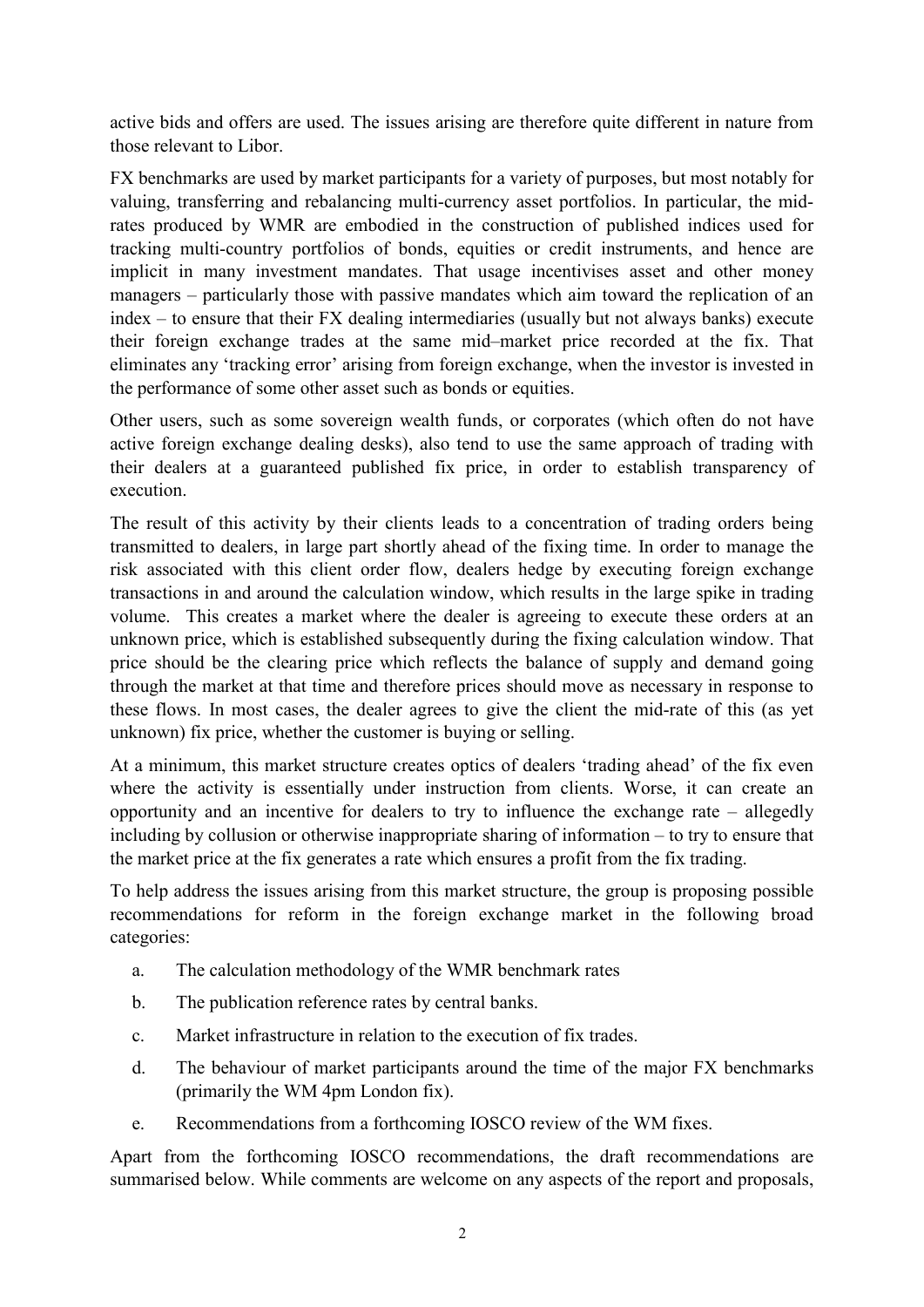the group is particularly inviting feedback on selected recommendations as highlighted (recommendations 1, 2, 3, 6 and 11). Full details on each recommendation are given in the body of this report on pages 22-28. Comments should be sent by close of business on Tuesday 12 August 2014 to  $\frac{fsb@bis.org}{s}$  with "FXBG comment" in the e-mail title. Responses will be published on the FSB's website unless respondents expressly request otherwise.

#### <span id="page-4-0"></span>**Summary of draft recommendations**

Highlighted recommendations are those on which the group is particularly seeking market feedback.

- **1. The group recommends the fixing window be widened from its current width of one minute. It seeks feedback from market participants as to the appropriate width of the calculation window.**
- **2. The group seeks feedback from market participants as to whether there is a need for alternative benchmark calculations (such as a volume weighted or time weighted benchmark price) calculated over longer time periods of up to and including 24 hours.**
- **3. The group also seeks feedback from market participants as to whether the fixing windows should continue to be centred exactly on the hour (half hour) or whether the fixing window should close or start on the hour. Market participants should consider whether this view changes depending on the size of the window.**
- 4. The group proposes that WM investigate the feasibility of receiving price feeds and transactions data from a broader range of sources to further increase its coverage of the FX market during the fixing window, and should regularly assess its coverage as market structure continues to evolve. In that regard the group also proposes that in the short term, WM develop its methodology to utilise the transactional and quote information from both Thomson Reuters Matching and EBS, wherever both are available.
- 5. The group considers that, where central banks publish reference rates, it is the responsibility of each to set internal procedures. Central banks should at least take note of guidance from the IOSCO principles. However, where central bank reference rates are intended for transaction purposes, the group encourages compliance with the relevant IOSCO principles.
- **6. The group supports the development of industry-led initiatives to create independent netting and execution facilities. However, it also is interested in seeking feedback from market participants on the development of a global/central utility for order-matching to facilitate fixing orders from any market participants.**
- 7. The group recommends that fixing transactions be priced in a manner that is transparent and is consistent with the risk borne in accepting such transactions. This may occur via applying a bid-offer spread, as is typical in FX transactions, or through a clearly communicated and documented fee structure such as a direct fee or contractually agreed price.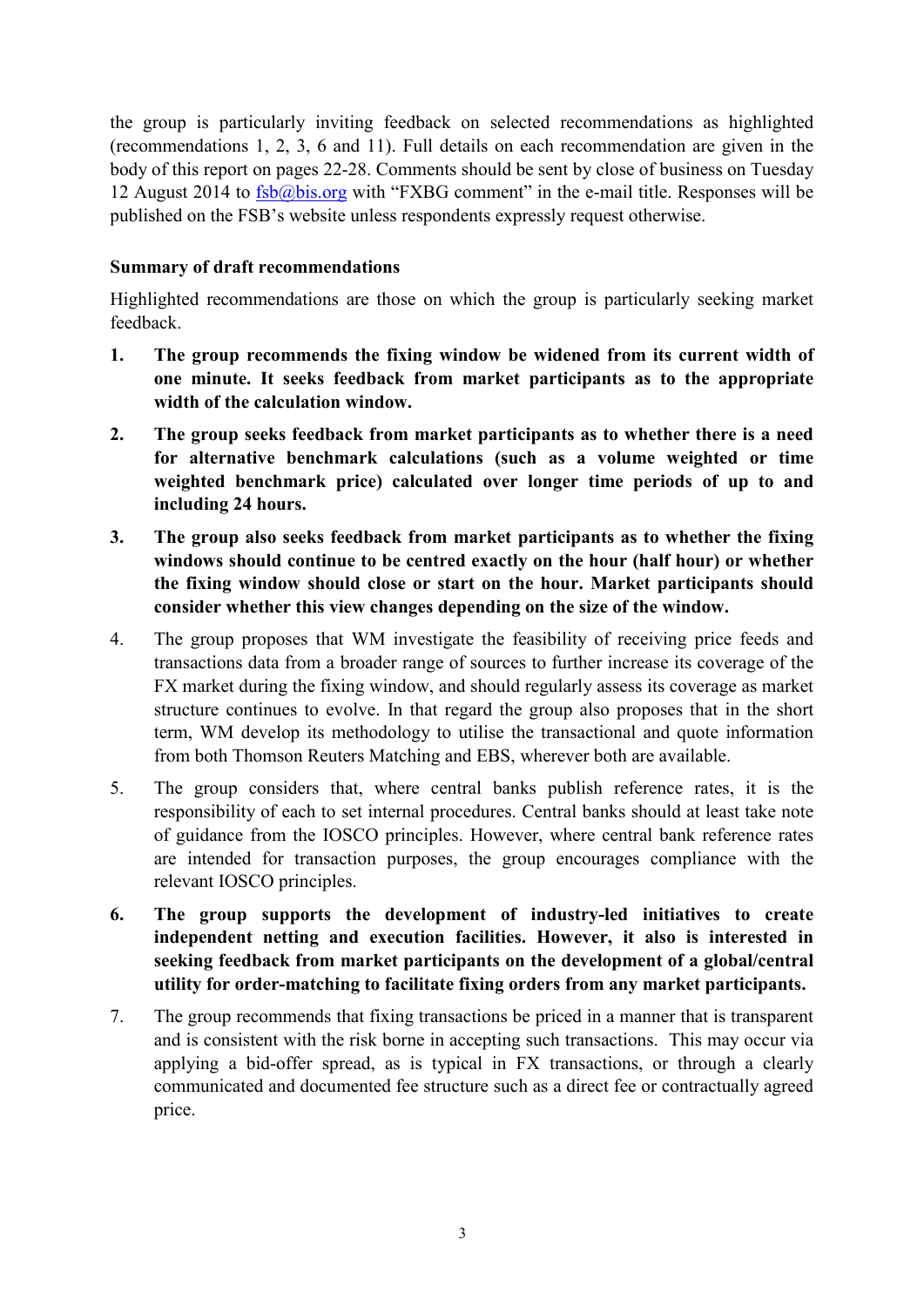- 8. The group recommends that banks establish and enforce their internal guidelines and procedures for collecting and executing fixing orders including separate processes for handling such orders.
- 9. Market-makers should not share information with each other about their trading positions beyond that necessary for a transaction. This covers both individual trades, and their aggregate positions.
- 10. Market-makers should not pass on private information to clients or other counterparties that might enable those counterparties to anticipate the flows of other clients or counterparties, including around the fix.
- **11. More broadly, the group recommends that banks establish and enforce their internal systems and controls to address potential conflicts of interest arising from managing customer flow.**
- 12. Codes of conduct that describe best practices for trading foreign exchange should detail more precisely and explicitly the extent to which information sharing between marketmakers is or is not allowed. They also should, where appropriate, incorporate specific provisions on the execution of foreign exchange transactions including fixing orders.
- 13. The group recommends stronger demonstration by market participants of compliance with the codes of the various foreign exchange committees, as well as their internal codes of conduct.
- 14. The group recommends that index providers should review whether the foreign exchange fixes used in their calculation of indexes are fit for purpose.
- 15. The group recommends that asset managers, including those passively tracking an index, should conduct appropriate due diligence around their foreign exchange execution and be able to demonstrate that to their own clients if requested. Asset managers should also reflect the importance of selecting a reference rate that is consistent with the relevant use of that rate as they conduct such due diligence.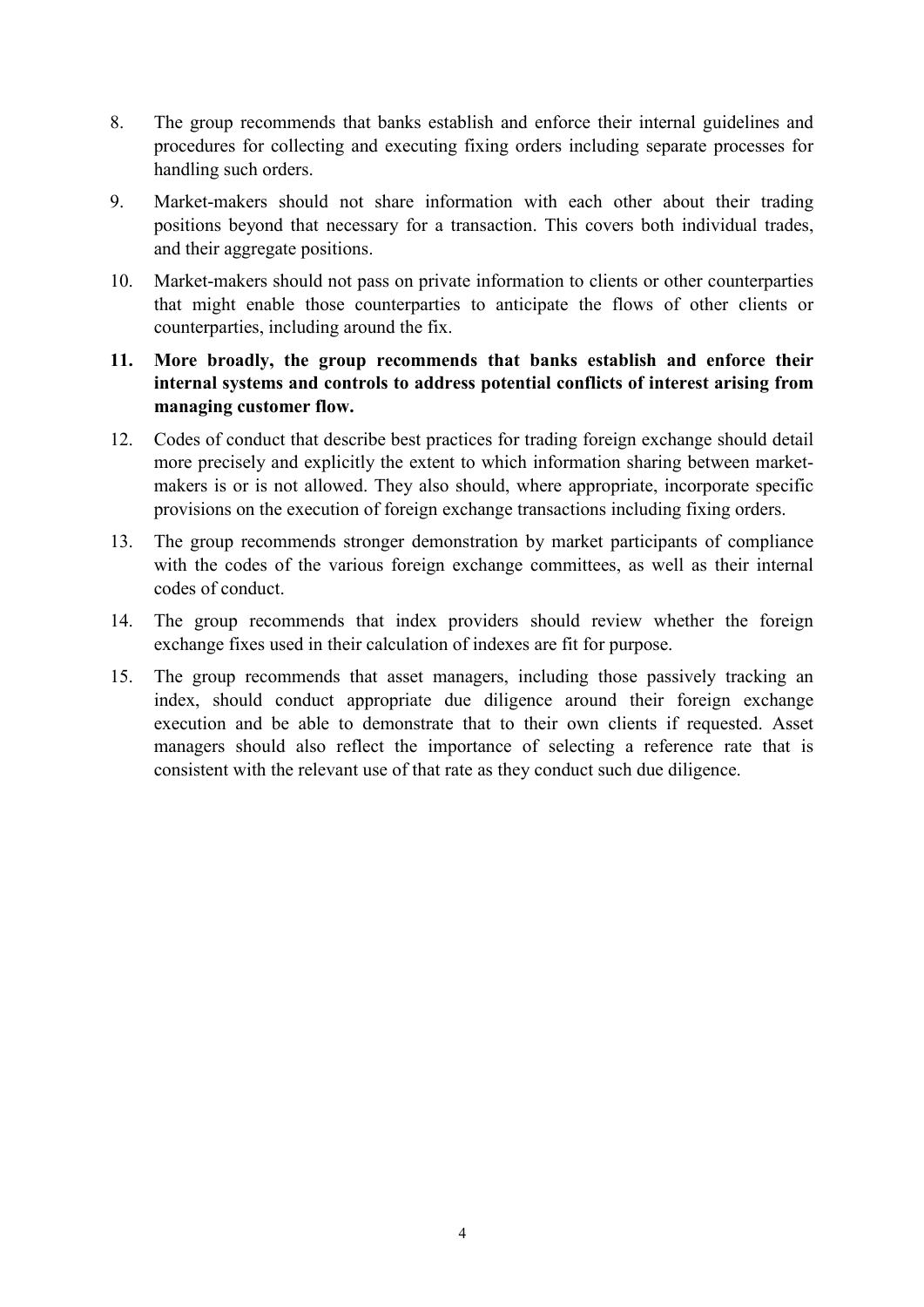# <span id="page-6-0"></span>**1. Introduction to the foreign exchange 'fix' problem**

The foreign exchange market spans various jurisdictions, time zones, and types of market participants. Daily turnover in the market is large, with the BIS reporting global average daily turnover across foreign exchange instruments at over \$5 trillion in April 2013. Notwithstanding this, large orders pose execution challenges in the FX market, just as they do in the equity markets, where block orders have always been problematic to transact without disrupting the market.

The main intermediaries in the market are the foreign exchange dealers, which are generally (though not always), banks. These dealers act as both principal and agent in the market. That is, they deal on their own account and on behalf of their customers. Most foreign exchange trading takes place via electronic platforms or via broker-dealers. Over recent years, the share of trading conducted electronically has continued to increase and by some estimates now accounts for around 90 per cent of spot foreign exchange dealing.

The foreign exchange market is primarily a quote driven market, in marked contrast to the equity market which can be characterised as an order driven market. The FX market has a number of other important unique characteristics compared with other large markets. One reason for this is in the nature of the underlying product being traded. In the FX market, money is traded for money, and the price is relative, whereas in the equity market, the price is an absolute price with money being exchanged for equities. Also, there is "real economy" demand in the foreign exchange market. That is, foreign exchange is traded not only as an asset in itself, but also because of underlying global trade and capital flows.

In addition, the FX market is a geographically dispersed, decentralised and (except for futures and options) primarily an OTC market - there is not a single market place - and is often not subject to formal regulation, although individual participants are often bound by the securities and commodities trading conduct laws of their local jurisdictions. In contrast, equities are primarily traded on regulated exchanges in most jurisdictions, although there is also a large OTC market in some jurisdictions.

Reflecting this, the foreign exchange market is global and cross-border, with regular trading occurring continuously from 5am Sydney time on a Monday morning until 5pm New York time the following Friday. In contrast, equity markets are country-specific with a fixed (and finite) trading day. Hence there is no equivalent concept in the foreign exchange market to the closing price in the equity market. The FX market continues to trade through and after the main 4pm London fixing window, even though the 4pm rate is sometimes referred to as a 'closing' rate.

Further, there is no single market place for foreign exchange as there is no dominant venue. Rather, prices are quoted on a number of different trading platforms. The potential for arbitrage between these platforms helps to ensure that any pricing discrepancies that may arise are short-lived. In recent years, technological improvements have enabled customers to "stream" (access) multi-pricing sources simultaneously rather than rely on single quotes from their dealers<sup>[2](#page-6-1)</sup>. This has contributed to the increased share of electronic trades in the market.

-

<span id="page-6-1"></span><sup>2</sup> Dealers traditionally include commercial banks, investment banks and, increasingly, non-banks. Voice brokers can also be an important venue for trading, particularly during the fix. Further details can be found in the BIS triennial survey of the foreign exchange market which can be found here: <http://www.bis.org/publ/rpfx13.htm>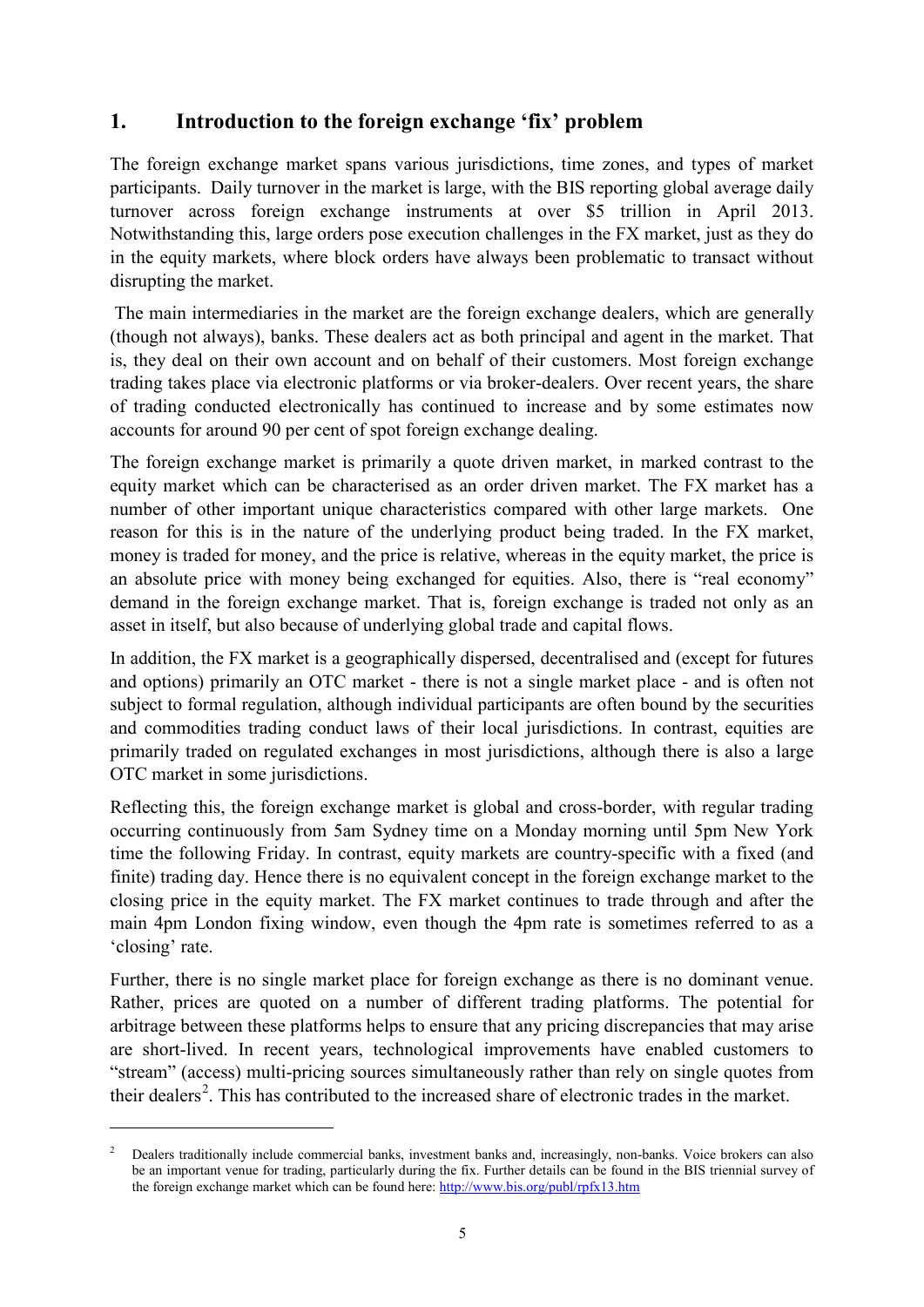Foreign exchange benchmarks are typically, but not always, based on trades and bid and offer quotes extracted from electronic trading systems and methodologies can differ based on currency market liquidity. They are calculated from a fixed time window around a set reference time. These benchmarks – particularly the dominant WM/Reuters (WMR) 4pm London fix created by the WM Company (WM) – are used by a broad set of market participants for a variety of purposes, but notably for valuing, transferring and rebalancing multi-currency asset portfolios. In particular, the mid rates produced by WM are used in the construction of published indices used for portfolios tracking multi-country benchmarks of bonds, equities or credit instruments, and hence are implicit in many investment mandates. As this report explains, that usage incentivises asset managers – particularly those with passive mandates which require replicating an asset index – to ensure that their dealers execute their foreign exchange trades at the same mid–market price recorded as the fix. This eliminates any 'tracking error' arising from foreign exchange in the investor's international asset portfolios.

Other users – such as some corporates who do not have active foreign exchange dealing desks – also use the same approach of trading with their dealers at guaranteed fix prices, in order to establish transparency of execution. It is important to stress that trading at the fix price, even at the mid rate, is not necessarily going to give best execution for a customer in the sense of the best possible price. In fact, trading at the fix leaves the client exposed to the price movements arising from the net order flow taking place at that point in time. While this was widely understood by the market participants the group spoke to, many end customers placed priority instead on the transparency around the fix price and/or the need to minimise tracking error, as well as the perception of the wide use of such rates. Those who place more weight on best execution in the sense of getting the best possible price, generally used other methods, including algorithmic execution facilities provided by their dealers and/or by spreading transactions out across the day.

The result of the fix usage by their clients leads to a concentration of trading by dealers during the calculation window, although trading volumes start to rise shortly ahead of the fixing time. It also creates a market where the dealer is agreeing ahead of the fixing time to execute at an unknown price, which is established subsequently during the fixing window as the clearing price which reflects the balance of those fixing transactions and other transactions undertaken in the calculation window. In many cases, the dealer agrees to give the client the mid-rate of this (as yet unknown) fix price, rather than applying a spread, whether they are buying or selling. Given the market structure, the dealers can be placed under strong pressure to try and offset the risks they face given the price commitment.

At a minimum, this creates optics of dealers 'trading ahead' of the fix even if the dealer is managing the risk in relation to their client orders. Worse, it can also create an opportunity and an incentive for those dealers to manipulate the market to make it more likely that the market price at the fix generates a rate which results in a profit from their fix trading. Further, the concentration of large volumes around the fixing window, and the need for dealers to execute potentially large orders (as well as to manage the risk associated with these transactions if needed) in a short time span, has the potential to create increased volatility and price movements that may be disadvantageous to end users. As we show in this report, the evidence does not suggest that the increased volumes do in fact lead to much change in volatility relative to market activity most of the time.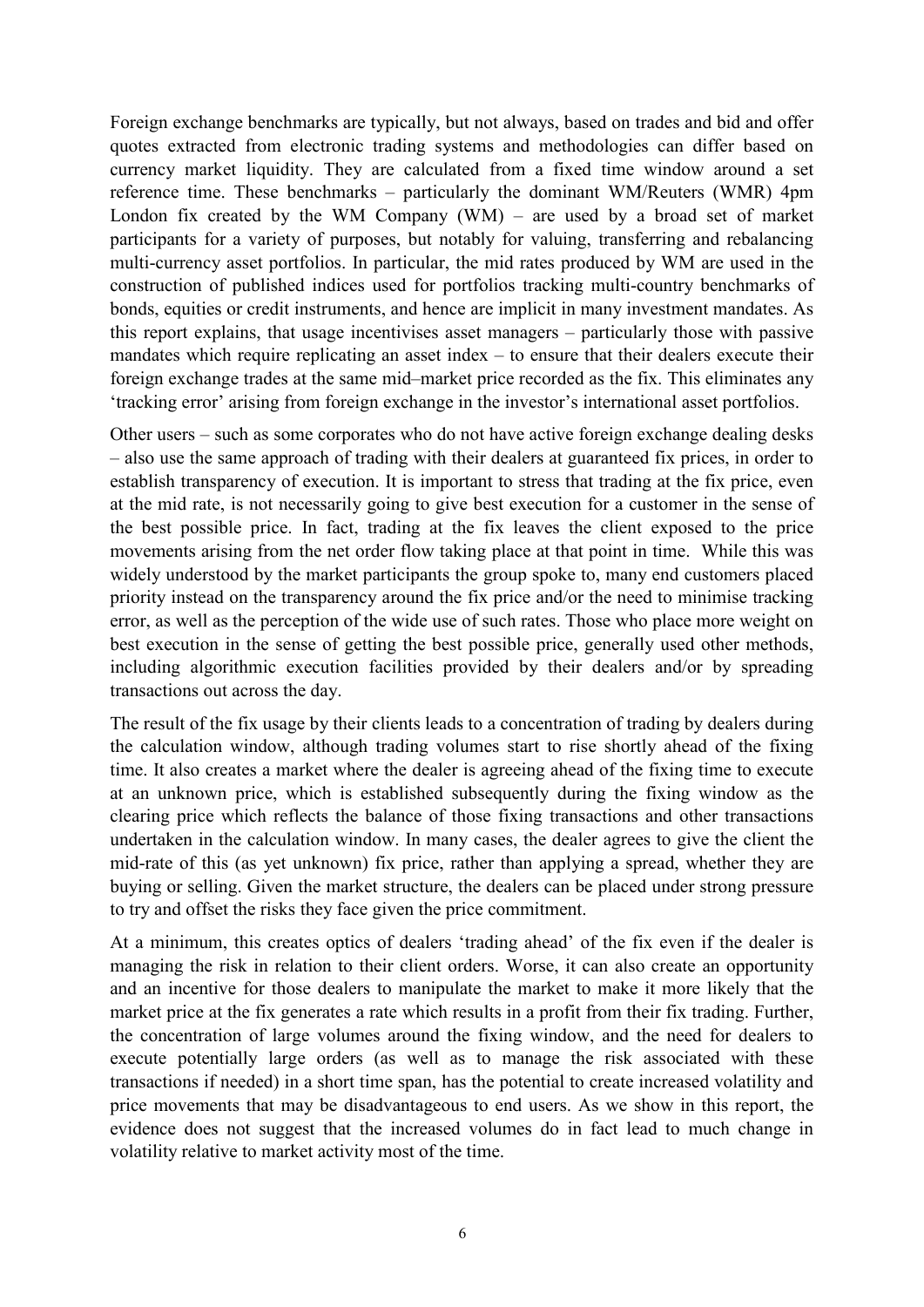Recent concerns about the integrity of trading around the setting of FX benchmarks were first aired publicly in June  $2013<sup>3</sup>$  $2013<sup>3</sup>$  $2013<sup>3</sup>$ . This was followed by increased media interest and the launch of investigations by a number of regulators into alleged misconduct in the FX market. In early 2014, the FSB established a sub-group to incorporate a globally coordinated assessment of FX benchmarks alongside its ongoing programme of interest rate benchmark analysis. In this report the sub-group presents greater detail on this market structure and make recommendations which it believes would reduce the incentives to manipulation.

In making these recommendations, it should be noted that the work of the group is completely independent of the various conduct investigations being undertaken and the group does not have access to the evidence that is being considered by those investigations.

# <span id="page-8-0"></span>**2. The construction of foreign exchange fixes**

The WMR fix was launched in 1994 and aimed to provide a clear single independent reference rate for the foreign exchange market. It sought to address previous problems perceived in the pricing of FX trades by custodian banks. A number of central banks have also historically published FX reference rates for a range of other purposes. The ECB, for example, introduced a set of euro foreign exchange reference rates in 1999, which were initially intended for the use of the European Commission, which publishes these rates in the Official Journal of the European Union.

Data from the market indicates that turnover is notably increased at the time of the WMR London 4pm fixing and the ECB 2.15pm CET reference rates. Although there are other possible explanations for this occurrence, a wide variety of market contacts support the assertion that these are the two most frequently used FX benchmarks globally, by some distance. In particular, the WMR 4pm London fix is now by far the most common FX reference rate used in the market. This arises in part as a result of its use in the MSCI equity indices, and most bond and credit indices. The ECB 2.15pm CET reference rates are used by a wide range of economic agents, particularly European corporates. Their use was reported to have increased following the recent enquiries into FX benchmarks.

Most of the FX dealers surveyed in producing this report indicated that the service offering to transact against specific FX benchmarks is not usually profitable, but is offered on account of client demand, and competitive pressures.

The precise methodologies used by WM and the ECB are outlined below. In the case of WMR it is based on published material, but expanded for clarity:

## **a. WM/Reuters**

<u>.</u>

WMR provides spot, forward and non-deliverable forward benchmark rates at fixed points daily. WMR provide spot fix rates for 160 currencies, forward rates for 82 currencies and non-deliverable forward rates for 12. Given its significance, and to limit repetition, the following information refers to the spot methodology only. The methodology for forwards is broadly similar to that used for the non-trade currencies. WMR splits currencies into 2

<span id="page-8-1"></span>Bloomberg articl[e 'Traders said to rig currency rates to profit from clients'.](http://www.bloomberg.com/news/2013-06-11/traders-said-to-rig-currency-rates-to-profit-off-clients.html)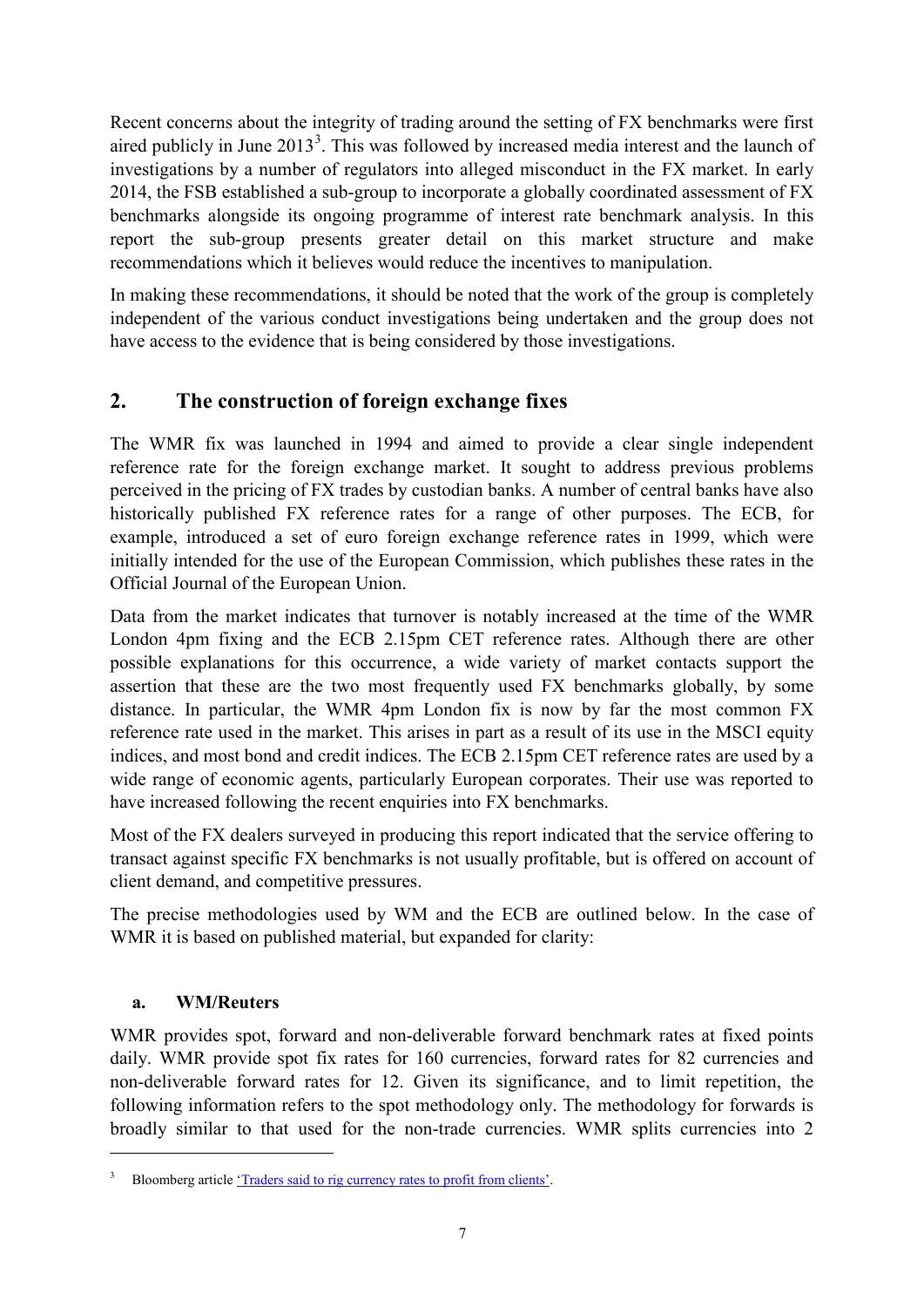groups: 21 trade currencies<sup>[4](#page-9-1)</sup> and  $139<sup>5</sup>$  $139<sup>5</sup>$  $139<sup>5</sup>$  non-trade currencies depending on their underlying liquidity. The methodology differs for each group.

#### <span id="page-9-0"></span>**Trade Currencies**

Trade currency rates are set every half hour between the hours of 6:00 a.m. (Hong Kong/Singapore time) on Monday to 10:00 p.m. (United Kingdom time) the following Friday. A single bid order rate, single offer order rate and single executed trade are taken every second over a one minute window from -/+ 30 seconds either side of the specified fix time from a single trading platform. The output is a published median mid-rate and calculated bid and offer rates around that mid rate.

#### *Trade currency methodology*

- 1. WMR captures the rates for single executed trades and orders. Data are taken from Thomson Reuters Matching<sup>[6](#page-9-3)</sup> or  $EBS<sup>7</sup>$  $EBS<sup>7</sup>$  $EBS<sup>7</sup>$  (with Currenex used as secondary source, subject to liquidity). The majority of trade currencies do not use a secondary source; seventeen trade currencies use Thomson Reuters Matching as a single data source and the Russian rouble uses EBS as a single data source. The rates are calculated separately by data source. Secondary sources are used where trade data is insufficient on the primary platform or for validation purposes. Ultimately, the choice of rate used for any particular currency lies with WM on the basis of which is most appropriate to represent the market.
- 2. 61 single snapshots of trade and order rates are taken over the minute from 30 seconds before to 30 seconds after the fix time. The snap from Thomson Reuters Matching takes the current/last trade and current/last best order rates as at the capture time. The EBS snap gives either the best bid or the best offer trade and the best bid and best offer orders that second.
- 3. A trade is identified as being on one side of the market ('sell' or 'buy') depending on whether it is hitting a 'bid' or a 'offer' order. The best bid and best offer rates are captured simultaneously. Only executed prices or quotes are captured, no volume or counterparty information is identified.
- 4. The bid/offer spreads are calculated from the difference between the best bid and best offer for each valid snap. This spread is then applied to the captured trade data in that particular second to establish the opposite side of the market. The result is a bid and offer rate for each trade, one from the traded rate, the other inferred.

-

<span id="page-9-1"></span><sup>4</sup> AUD, CAD, CHF, CZK, DKK, EUR, GBP, HKD, HUF, ILS, JPY, MXN, NOK, NZD, PLN, RON, RUB, SEK, SGD, TRY, ZAR.

<span id="page-9-2"></span><sup>5</sup> Additional currencies can be suggested by clients and will be moved to trade currencies depending on liquidity and subject to a full review and research by WMR.

<span id="page-9-3"></span><sup>6</sup> AUD, CAD, CZK, DKK, GBP, HKD, HUF, ILS, MXN, NOK, NZD, PLN, RON, SEK, SGD, TRY, ZAR.

<span id="page-9-4"></span>CHF, EUR, JPY, RUB.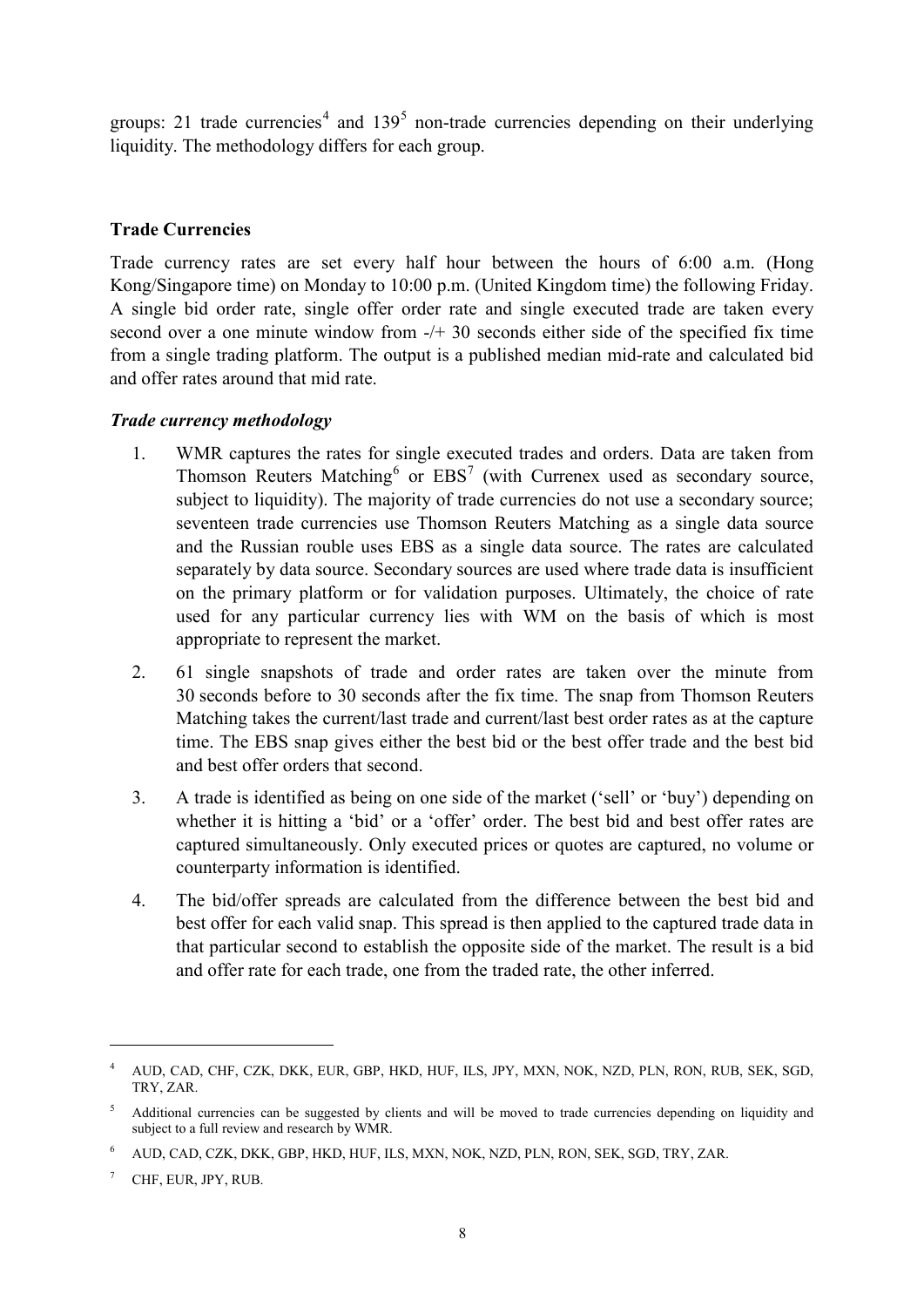- 5. A validation process identifies whether trade data should be excluded from the calculation. This process is fully automated. This can either be because there are no new trade data since the last snap time or because the trade falls outside of the best bid and best offer data (outliers). Data from these one second time intervals is excluded from the calculation. Given that, and the normal randomness of when trades are conducted, the calculation often does not include trade data from every second, i.e. there are often fewer than 61 data points, even at the 4pm fix. This can happen even for the most traded foreign exchange rate (EUR/USD).
- 6. The tolerance checks are performed both at the time the fix data is sourced and after the benchmark has been calculated. Decisions are verified and quality assured by a third party within the WMR fix team. Validation is supported by a round the clock capture process which snaps spot rates every 15 seconds to help identify currency issues or outliers.
- 7. Once the data has been verified, the median bid and median offer are averaged to calculate the market mid-rate. A spread is calculated from the average of the order spreads observed, subject to pre-set maxima and minima. This spread is then applied to the mid-rate to generate a published bid and offer rate to 4 decimal places. The methodology chosen seeks to reflect spreads consistent with normal market volatility<sup>[8](#page-10-0)</sup>.

If there is insufficient data, the order rates provide an alternative methodology for calculating the rates. If neither trade rates nor order rates are available, the indicative quotes from Thomson Reuters are used.

A graphical representation of the key steps in this process is presented in Figure 1. As noted, WM utilises data from three transaction systems and uses four key data points to publish the fixing rates - best bid, best ask, last traded bid, and last traded ask.

-

<span id="page-10-0"></span><sup>8</sup> If Average Order Spread < Minimum, apply Minimum. If Minimum < Average Order Spread < Maximum, apply Average Order Spread. If Maximum < Average Order Spread, apply Maximum.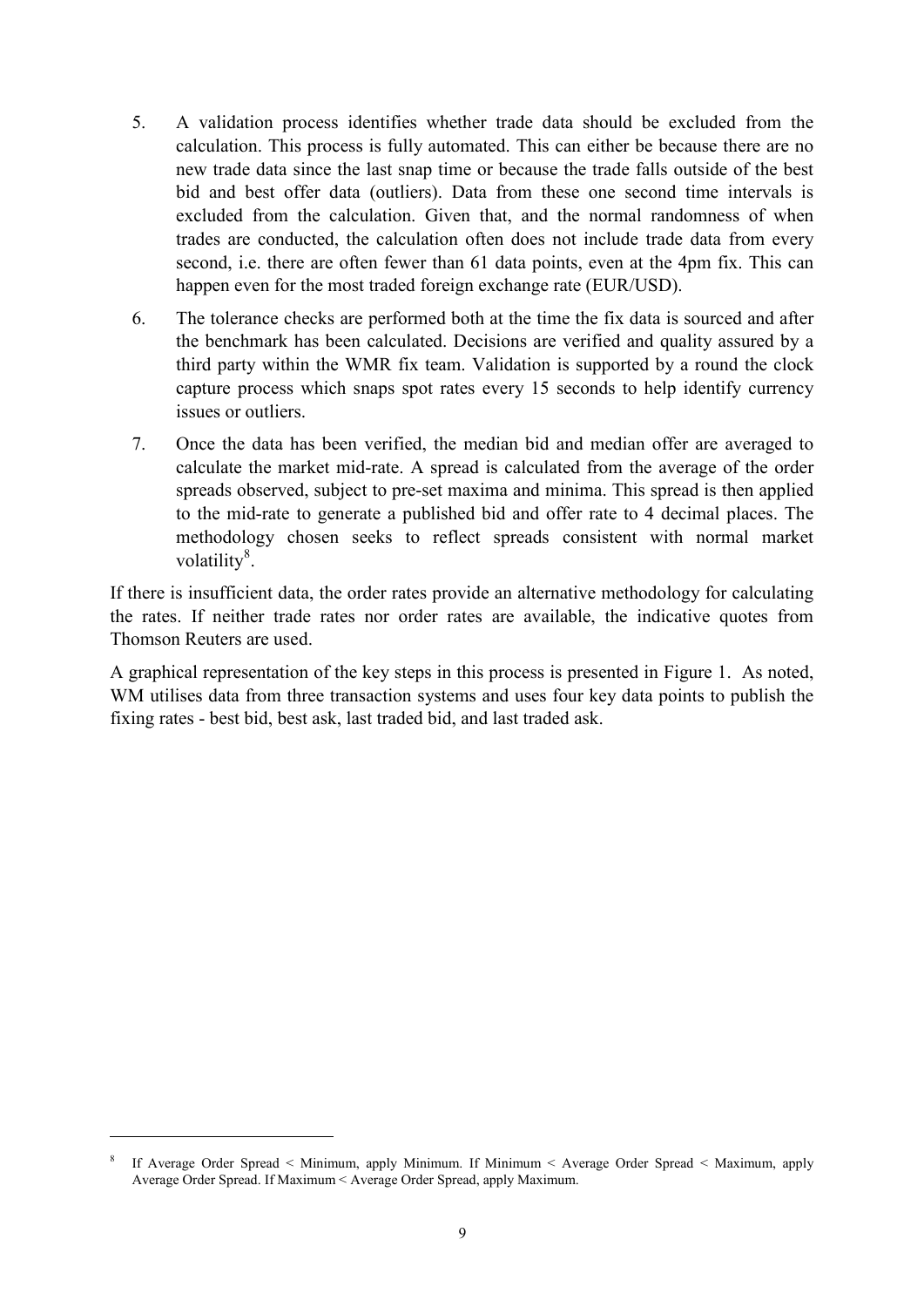#### Figure 1:



# Spot "Trade" Currencies Process

## <span id="page-11-0"></span>**Non-trade Currencies**

Non-trade currency rates are set on the hour between 6:00 a.m. (Hong Kong/Singapore time) on Monday to 10:00 p.m. (United Kingdom time) on the following Friday. Snapshots of 'quoted rates' are taken over a two minute window -/+ 1 minute either side of the fix from a single indicative quote platform. The median rate is calculated independently for bid and offer quotes for each currency and averaged to calculate a median mid-rate. These are the published rates.

#### *Non-trade currency methodology*

- 1. WMR captures the rates for single quotes. 9 single snapshots of quoted rates (bid and offer rates) are taken every 15 seconds from 1 minute before to 1 minute after the fix. The snap takes the last quote that happened in that 15 second window.
- 2. Data are taken in the form of indicative quotes from Thomson Reuters information service. The financial institutions that provide these captured rates are not anonymous.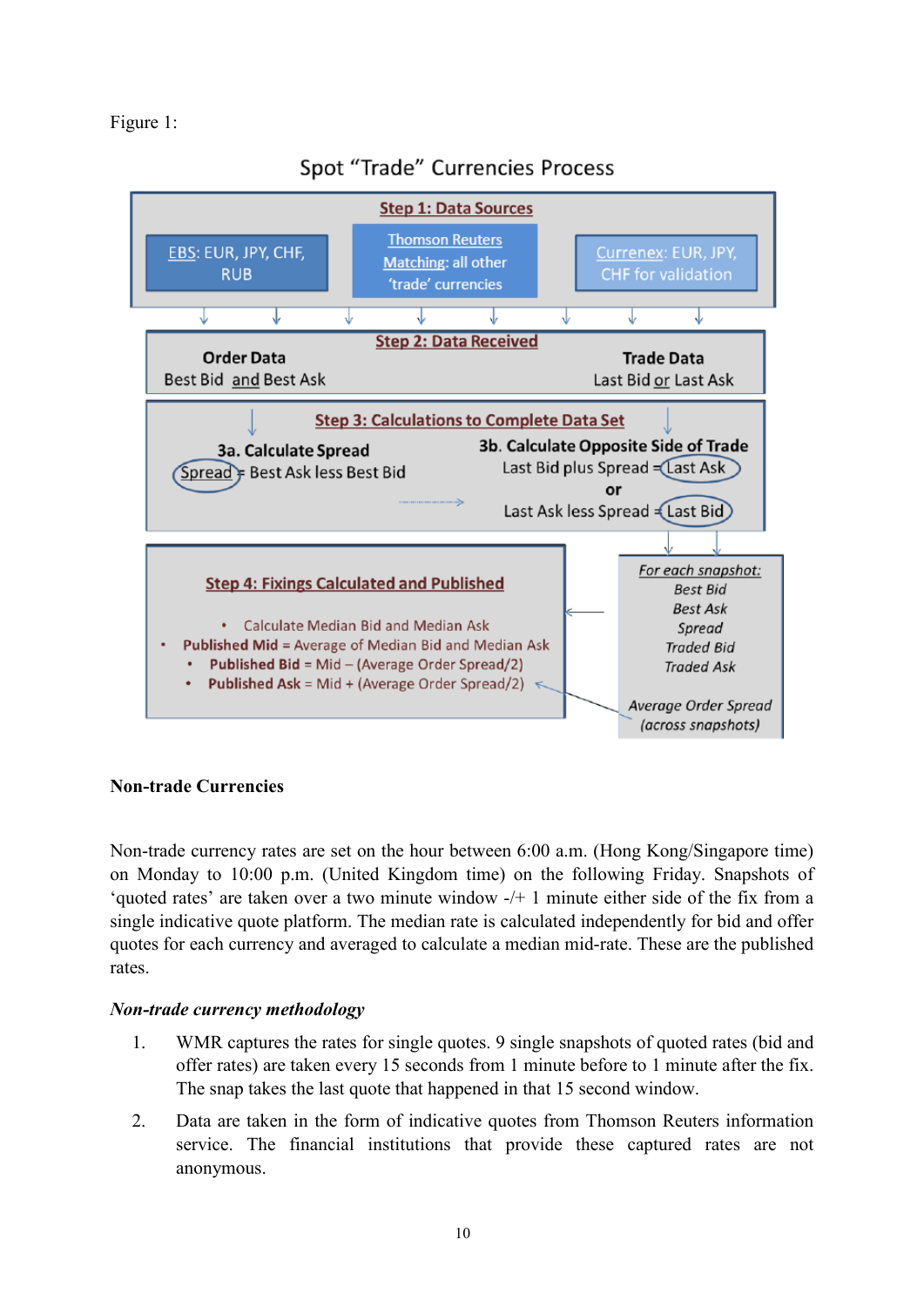- 3. There is a systematic process on the captured data to identify where quote data should be flagged for validation. This process is run both round the clock and prior to publication of the calculated fix rates. In addition to the standard checks, operation specialists who oversee the fix can identify certain institutions that repeatedly miss the tolerance threshold, by providing rates that are different to those in the market, and, where the institution quotes for a particular currency, add them to a Quality Watchlist. Operations specialists can confirm a rate as accurate and include it in the fix, or confirm it as inaccurate and replace the rate.
- 4. The mid-rate is calculated from the average of the median bid and median offer. Decisions are verified and quality assured by a third party within the WMR fix team. The bid and offer rates are published to 4 decimal places and the mid-rate is published to 5 decimal places.

If there is little or no market, the central bank official reference rate can be used.

#### **Forward and NDF Currencies**

Forward and NDF rates are calculated in a similar manner to the non-trade currencies but a single snapshot is taken during the window rather than multiple snaps.

#### **b. ECB**

The ECB owns and administers euro foreign exchange reference rates for 32 different currencies on a daily basis.<sup>[9](#page-12-1)</sup> The rates are published for currency pairs that are actively traded against the euro, accounting for newly acceded countries and also reflecting public demand. The reference exchange rates against the euro published by the ECB are released for reference purposes only.

## <span id="page-12-0"></span>*ECB Methodology*

<u>.</u>

The ECB reference rates are based on a daily concertation procedure between central banks within and outside the European System of Central Banks (ESCB), which normally takes place at 2.15pm CET.

1. Only one reference exchange rate (the mid-rate) is published for each currency. The ECB uses the 'certain' methodology i.e. that  $1$  EUR = x foreign currency units.

2. The ECB pays due attention to ensuring that the published exchange rates reflect the market conditions prevailing at the time of the daily concertation procedure. Since the exchange rates of the above currencies against the euro are averages of buying and selling rates, they do not necessarily reflect the rates at which actual market transactions have been made.

<span id="page-12-1"></span><sup>9</sup> <http://www.ecb.europa.eu/stats/exchange/eurofxref/html/index.en.html>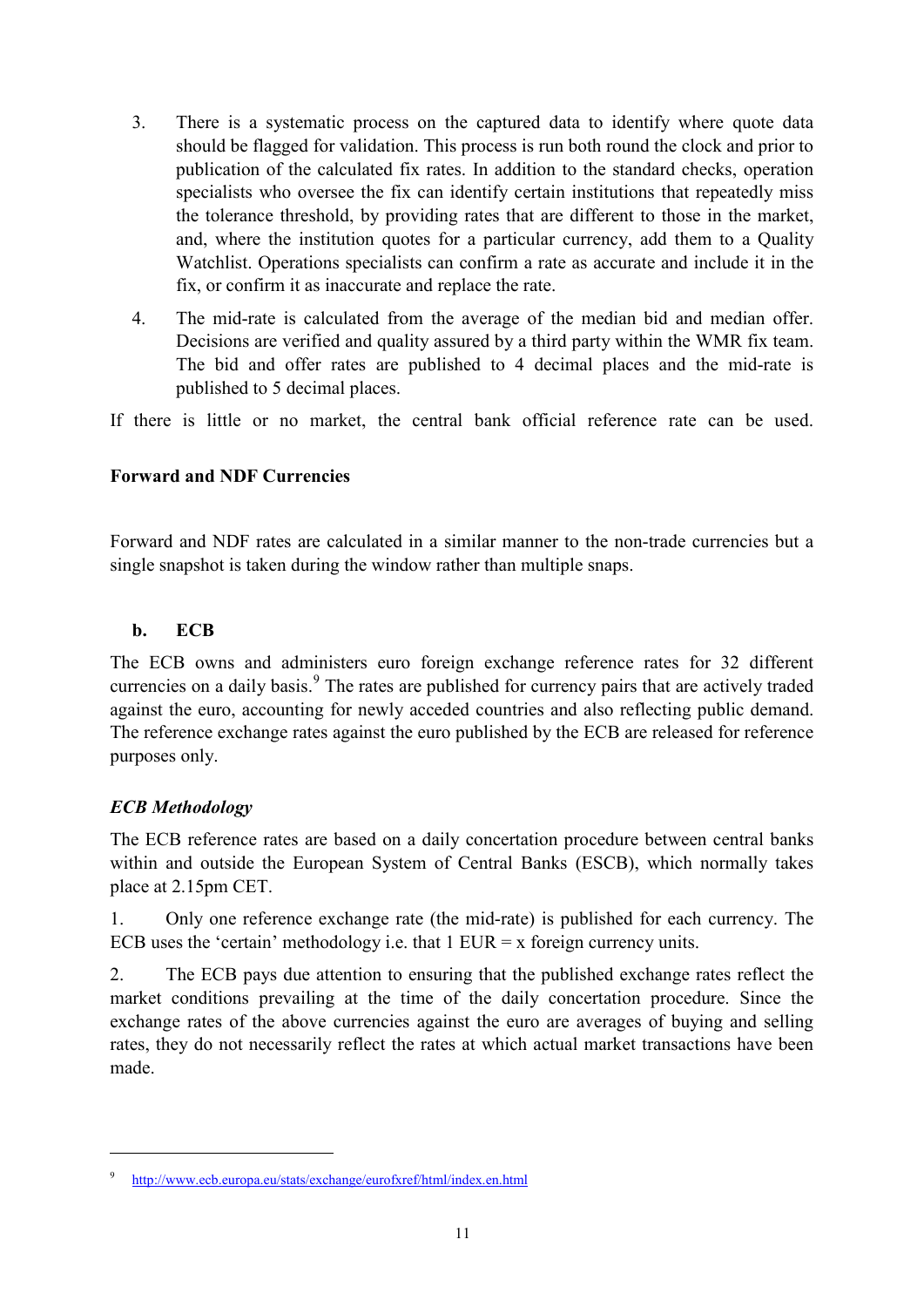3. The reference exchange rates are published both by electronic market information providers and on the ECB's website shortly after the concertation procedure has been completed.

# <span id="page-13-0"></span>**3. How the market uses foreign exchange fixes**

From the working group's discussions with a wide range of market participants on both the buy and the sell-side, most of the trading at the fix relates to orders from asset managers, including ETFs, or corporate end users.

#### **a. Asset Managers**

-

Asset managers execute their FX transactions either indirectly via their custodians or directly via their own FX desk if they have one. They use a range of methodologies in relation to FX benchmarks. In general, there is a clear separation in the market between actively and passively managed funds.

Actively managed funds tend to execute as exposures arise, rather than seeking to replicate fix prices. Execution is often carried out in competition, with a range of counterparties providing quotes for orders. In a number of cases, transactions are put through a third-party platform to monitor and ensure best execution. A number of asset managers state that they purposefully avoid the fix and the resulting volume peaks in the market, for example in relation to share class hedging. Others noted that transacting at the most liquid time of day in the market does not necessarily guarantee best price.

Passively managed funds, including ETFs, are more likely to use the WMR fix to minimise index tracking error and meet mandate transfer requirements, because it is believed to transfer execution risk to the brokers and that the price is a reasonable representation of the market. Many asset managers noted that they had progressed to using the fix because of previous concerns about the non-transparency of bilateral pricing by custodian banks. In some cases, the portfolio manager is given limited discretion to transact ahead of, say, the month‐end rebalance. However, even in these cases it is very much dictated by the mandate with the endclient.

Trading at the WMR fix has also been viewed as a convenient execution method because it is set at the end of the London trading day when the market is liquid, and allows managers to aggregate their orders over the course of the day, and if possible, take advantage of internal netting opportunities. The WMR fix is also seen to have a significant cost advantage as it is easily replicable $10$  and provides a mid-rate, while offering a wide pool of liquidity since large fix orders are concentrated around that time. However, some asset managers realise that executing FX transactions at the fix did not guarantee the very best execution, in particular when compared to, say, a time weighted average price over a longer time period. The most sophisticated asset managers (especially those having a centralised FX desk) more generally

<span id="page-13-1"></span><sup>&</sup>lt;sup>10</sup> There are sufficient information and data provided to be able to transact as close as possible to the exchange rate used in the index calculation.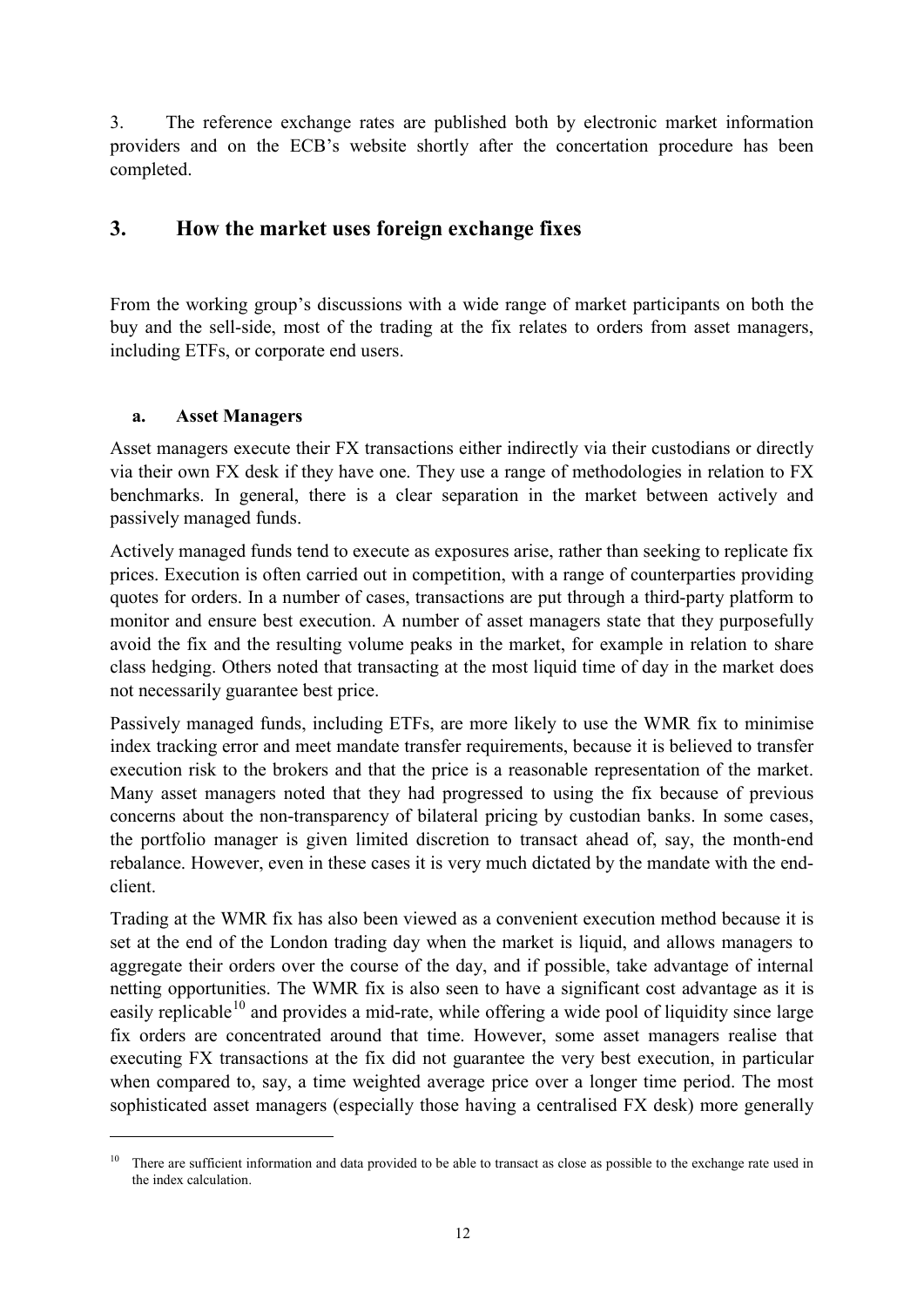execute their trades throughout the day, possibly using a range of facilities (eg direct execution, algorithms etc).

Our discussions with market participants indicated that asset managers responsible for equity, bond or global mandates focus primarily on security selection to track or exceed the performance of their benchmarks. Currency exposure is considered as a residual risk they try to mitigate to the largest extent in order to minimise their tracking error. Currency risk emerges in the event of in/outflows from clients, transactions between their portfolios or asset classes and the rebalancing of benchmark indices to reflect movements in the underlying prices. Most investment mandates are benchmarked against global equity indices (eg MSCI), bond indices (eg Barclays, BAML, Citi, JP Morgan) or credit indices (Markit) that use the WMR 4pm London fixing for FX valuation and transaction purposes. Moreover, given the tendency for most passive managers to execute their foreign exchange at the same time and hence the same rate, differences in fund performance because of foreign exchange rates are minimised.

As a result, there is a self-reinforcing dynamic whereby indices are benchmarked versus these fixes, investors tracking those indices seek to minimize their FX risk by transacting directly at those same fixes. This builds a strong base of demand for the fixes and attracts further activity accordingly (Figure 2).

There was slightly more concern about the fix from passive index trackers, reflecting recent publicity. While active users of the indices would be seeking to outperform the benchmark, passive index trackers were trying to match the indices precisely. As a result, passive users were seeking to replicate the fix and their clients were most likely to be exposed to volatility in the rate, while noting that the volatility was also incorporated in the index being tracked.

The dominant use of the WMR fix is a global phenomenon, given the widespread use of international indices for a range of assets. Our discussions have found very similar responses in the UK, the euro area, Australia, Singapore, Canada and the US. But there are some regional variations. For example, the use of the WMR fix for transaction purposes is less prevalent for those currencies where there are restrictions on access (such as capital controls).

Japanese asset managers, operate somewhat differently in this regard and can be classified broadly into two major categories: One type is called "management type trusts" where trust banks act as an asset manager investing on behalf of clients such as pension funds who entrust their assets to the trust banks. The other type is called "investment based trusts", where a third party asset manager gives instructions to investment trust banks, which in turn act as an agent (or custodian). While management type pension trusts commonly reference the WMR 4pm London fix to execute FX transactions, investment trusts tend to conduct transactions following the judgment of fund managers without referencing FX benchmarks. Although the structure of the asset manager industry is different, the motivations for using a fix or not are very similar to those in other jurisdictions.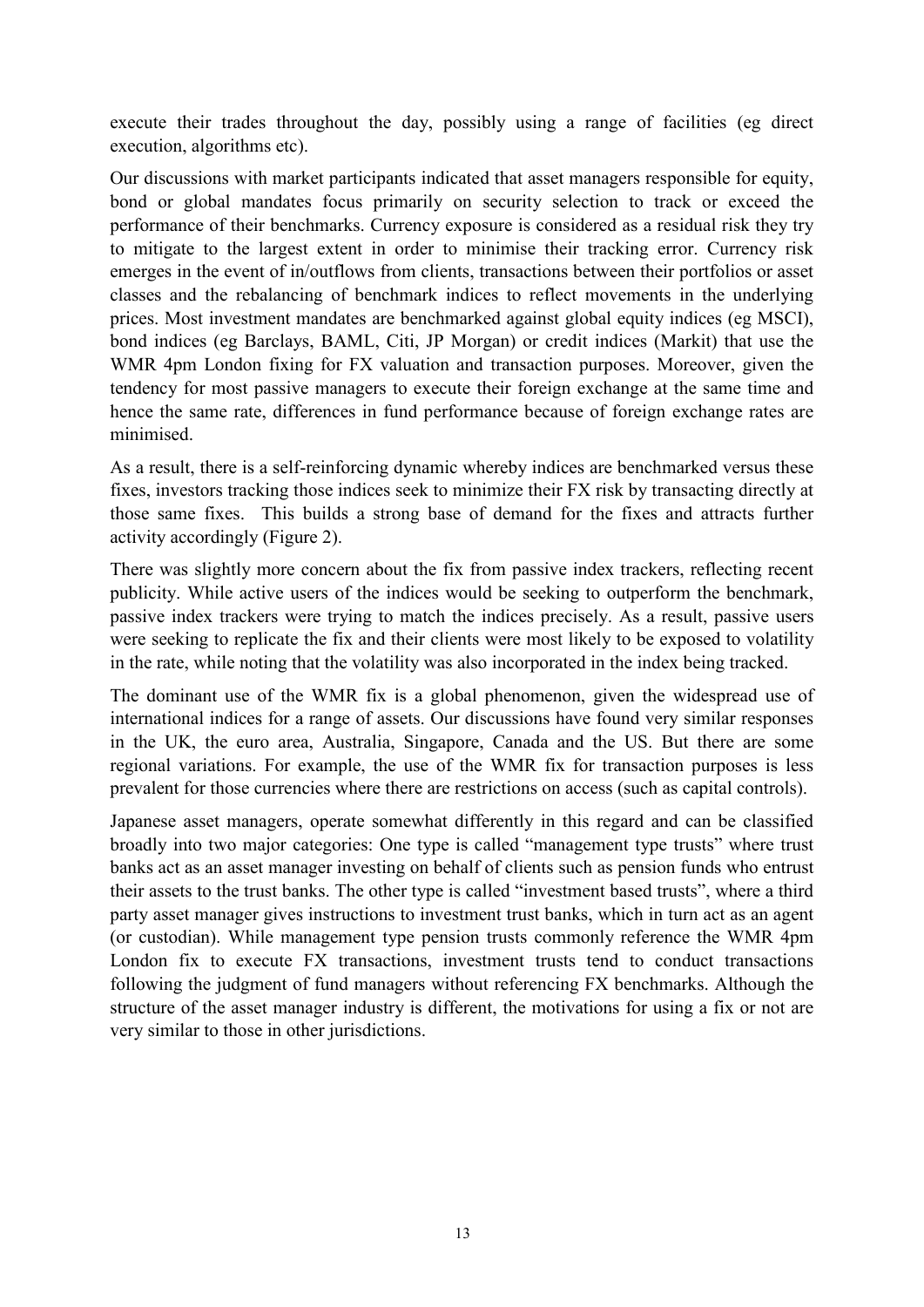#### Figure 2:



Overall, most of the asset managers surveyed, across all jurisdictions, noted that they have not and do not currently plan to change their usage of the WMR benchmark for valuation or transaction purposes. For passive funds, options are very limited, given that the indices that they track generally use the WMR 4 pm London fix and building internal FX trading capabilities is not considered cost effective. Those asset managers who had not done much due diligence on the costs of their FX management were more likely to be doing so now.

#### **b. Non-financial corporates**

Non-financial corporate usage of the WMR fix is mixed. Some corporations execute their FX transactions as exposures arrive and do not transact around the fix. Others use the WMR fix for certain currency pairs (particularly smaller pairs) or where their relevant time zone is not when the FX market in that currency pair is most active. A number of corporates use execution algorithmic trading (through facilities provided by their dealers) for particular currency pairs or larger orders, and there is appetite in the market to increase their usage. The WMR fix was generally viewed to be independent and transparent.

Fix usage has grown over the past decade and, as with asset managers, was routinely attributed to a dissatisfaction with the service provided by their banks. Increased visibility of the FX market for participants had led to corporates seeking more transparent execution arrangements and pricing structures.

Those corporates that do use the fix, cite the same motivations as the asset managers: the rates are seen to be widely used, they are set at relatively liquid times in the market, and in some cases execution at this rate minimizes FX risk given valuation practices. However, since corporates are less likely to operate under restrictive mandates, using the fix is more likely to be used for a subset of their transactions, particularly those in which the business is small, with other trades being done at market prices.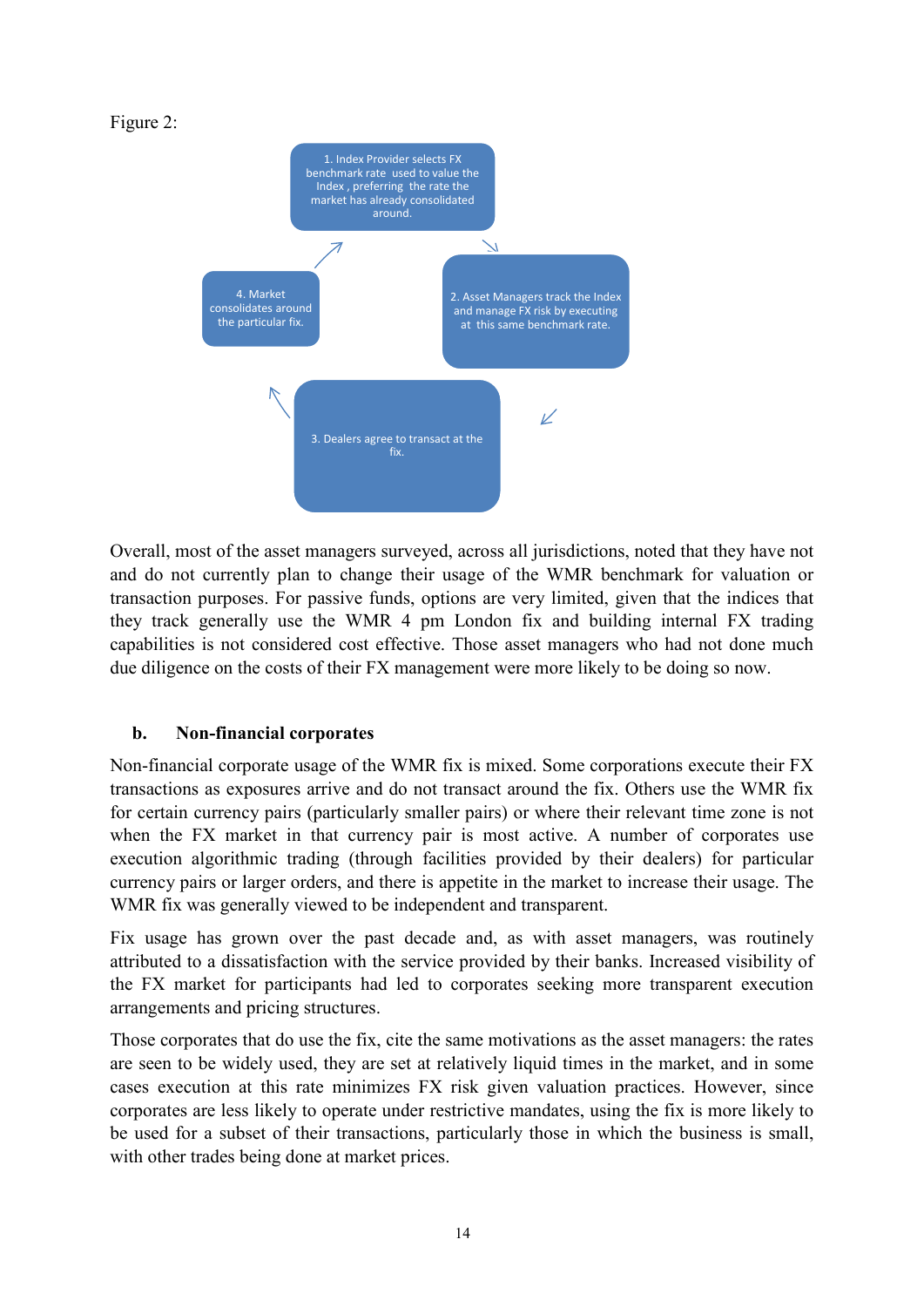Some non-financial corporates may seek to transact at the fix to help enhance efficiency. For example, some dealers offer fixing services whereby a client can send orders during the day which would be netted off, with the residual executed at the fix price via an automated, straight-through-process. Other non-financial corporates may choose to transact at the fix for other reasons, for example to fund their forecasted currency needs for the month ahead and to minimise the FX volatility associated with currency positions which may be valued at the same fixing rates.

As with asset managers there are regional and time zone differences. In Australia, large corporates with extensive foreign exchange needs generally do not transact around the fix. They are more likely to execute on a best endeavours basis throughout the course of the trading day. Given liquidity is generally greatest in the Australian dollar in the London trading day, for a number of corporates, the bulk of their transactions will occur during that time.

Throughout Asia there is also a mixture in the usage of FX benchmarks across corporates. Corporates rely on FX benchmarks for valuations, to benchmark hedge effectiveness and for merger and acquisitions transactions. In general, the WMR benchmark is not frequently used. Instead the use of benchmarks published by central banks is preferred given the need to utilise a transparent rate which can be verified by auditors. In terms of FX transactions, this is more likely to be carried out through dealers at prevailing market prices during Asian hours.

In the euro area, corporates mostly rely on the ECB's reference rates for valuation, but also hedging purposes, as they are perceived as providing a transparent and independent reference.

#### **c. Index providers**

Many index providers use the WMR 4pm London fix to aggregate indices into a common currency. Forward rates are used to provide hedged versions of some indices, but the majority of clients who track an index use unhedged versions which take that 4pm spot rate. The level of due diligence around the fix calculation conducted by these providers varied considerably, but there was a general sense that the rates were selected based on their prevalent use with a reliance on the FX rate providers to have carried out sufficient checks.

Neither the bond index providers nor their clients had noted any concerns with the fix calculation. Any queries on calculation accuracy tended to be focused around bond prices rather than FX rates. Bond prices were generally taken at local market close for each respective jurisdiction, creating a discrepancy between the timing of the bond prices and the fix. But this was not thought to be important by the index providers: they cited market convention and the difficulty of changing to a different benchmark.

In contrast, a large equity index provider had conducted thorough due diligence of the WMR rate and had a good understanding of the methodology. Nonetheless, they did not note any concerns about the calculations. One other index provider indicated that their data is provided via automated feeds and data checks are performed to determine whether the currency value is sensible (for example, does not have a misplaced decimal) and that the daily move is consistent with the broader market moves in that currency for that day. If not they would check with WM.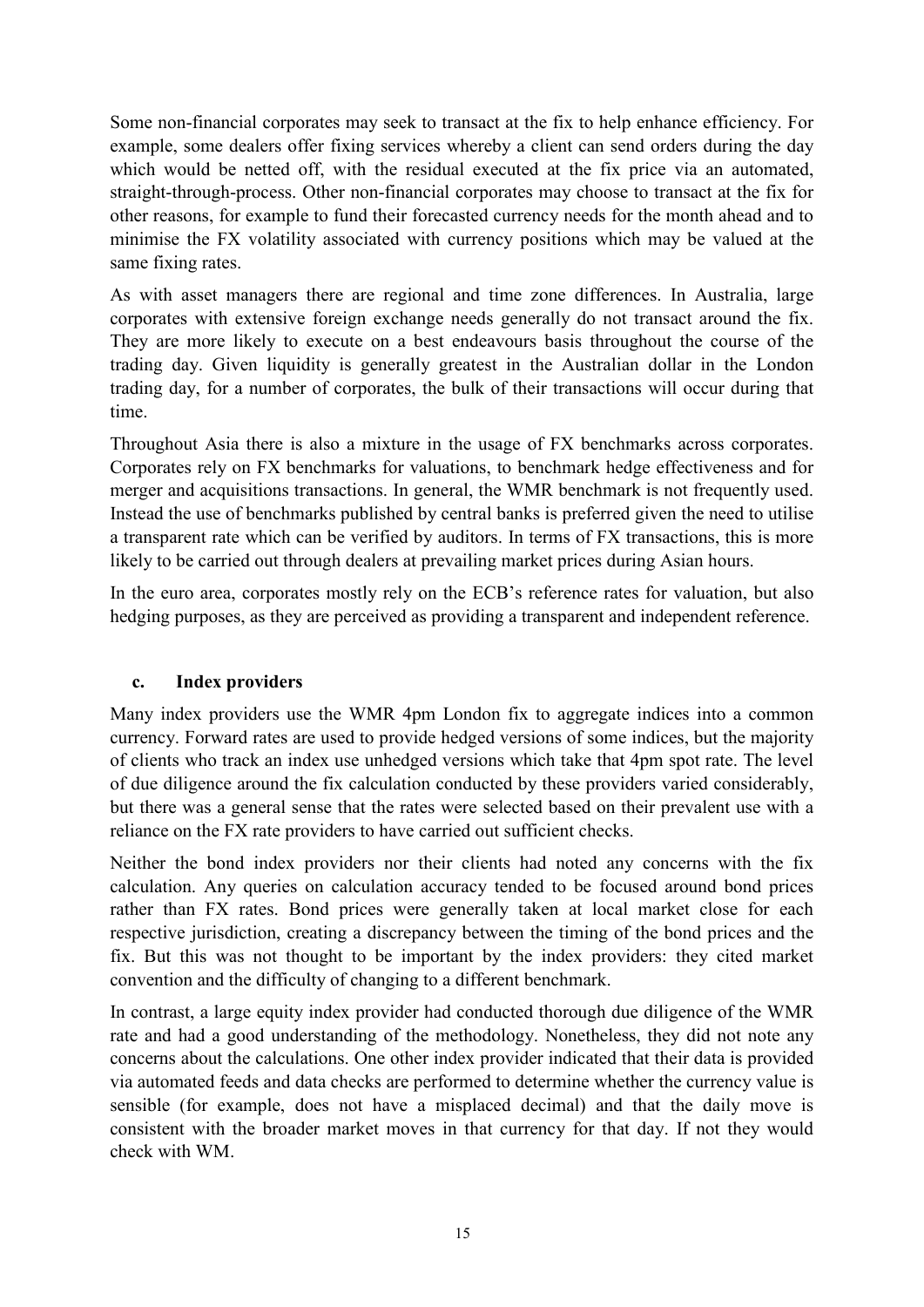Nonetheless, there was little appetite in the market to move to alternative FX benchmarks. Index providers generally seek to choose a rate around which the market has naturally coalesced. It was noted that all index providers aimed to make their indices investable, easily accessible and replicable, which results in clients further favouring a common rate such as the WMR 4pm London fix. Other than being the most widely used in the market it was felt that no other benchmark with similar properties existed, and that the WMR fix has a historical track record of providing credible and robust data. Furthermore, replacing the WMR fix would present substantial logistical challenges.

Contacts amongst the index providers said they had not seen any increase in clients querying benchmark calculation methods following allegations of front-running and benchmark manipulation. Overall, like other market participants, index producers agreed that any issues around benchmark accuracy would be centred on the possibility of market manipulation around the fix, rather than the current calculation methodology.

## <span id="page-17-0"></span>**4. Observed characteristics of market price movements**

#### <span id="page-17-1"></span>**Data Analysis**

-

The group analysed the general daily trading patterns of seven currencies against the U.S.  $\text{dollar}^{11}$ , using high-frequency transactional data from the EBS and Thomson Reuters Matching trading platforms (the main data sources for WMR fixes) over the April to September 2013 period. These venues are the two key electronic trading platforms used to execute interdealer foreign exchange trades. The goal of the exercise was to better understand the average behaviour of exchange rates and of trading activity on these two platforms around the WMR 4pm fix and to put this in the context of the observed behaviour over the rest of the day.<sup>[12](#page-17-4)</sup> While the data analysis provided reasonably similar patterns for all the currencies, including for the 90th percentile, it did not focus on analysing outliers. We report aggregate market behaviour; the data used in our analysis does not contain information on the identity of individual market participants.

#### <span id="page-17-2"></span>**Trading Patterns during the Day**

All currencies exhibit sharp spikes in trading volume at certain times of the day, with the timing of some spikes common to all currencies and the timing of other spikes dependent on the specific currency<sup>[13](#page-17-5)</sup> (Chart 1). For all the currencies we analyse, when using a 1-minute

<span id="page-17-3"></span><sup>&</sup>lt;sup>11</sup> The seven currencies are: EUR, JPY, GBP, CAD, AUD, CHF, MXN. We thank EBS and Reuters for the data.

<span id="page-17-4"></span><sup>&</sup>lt;sup>12</sup> We note that a large share of the trading activity around the time of the WMR 4pm fix also occurs on other venues, such as directly with dealers (much of it "internalised" by those dealers) and voice brokers.

<span id="page-17-5"></span><sup>&</sup>lt;sup>13</sup> We only show graphs describing the behaviour of EUR-USD in the report as they are representative of the behaviour exhibited by the other six currencies.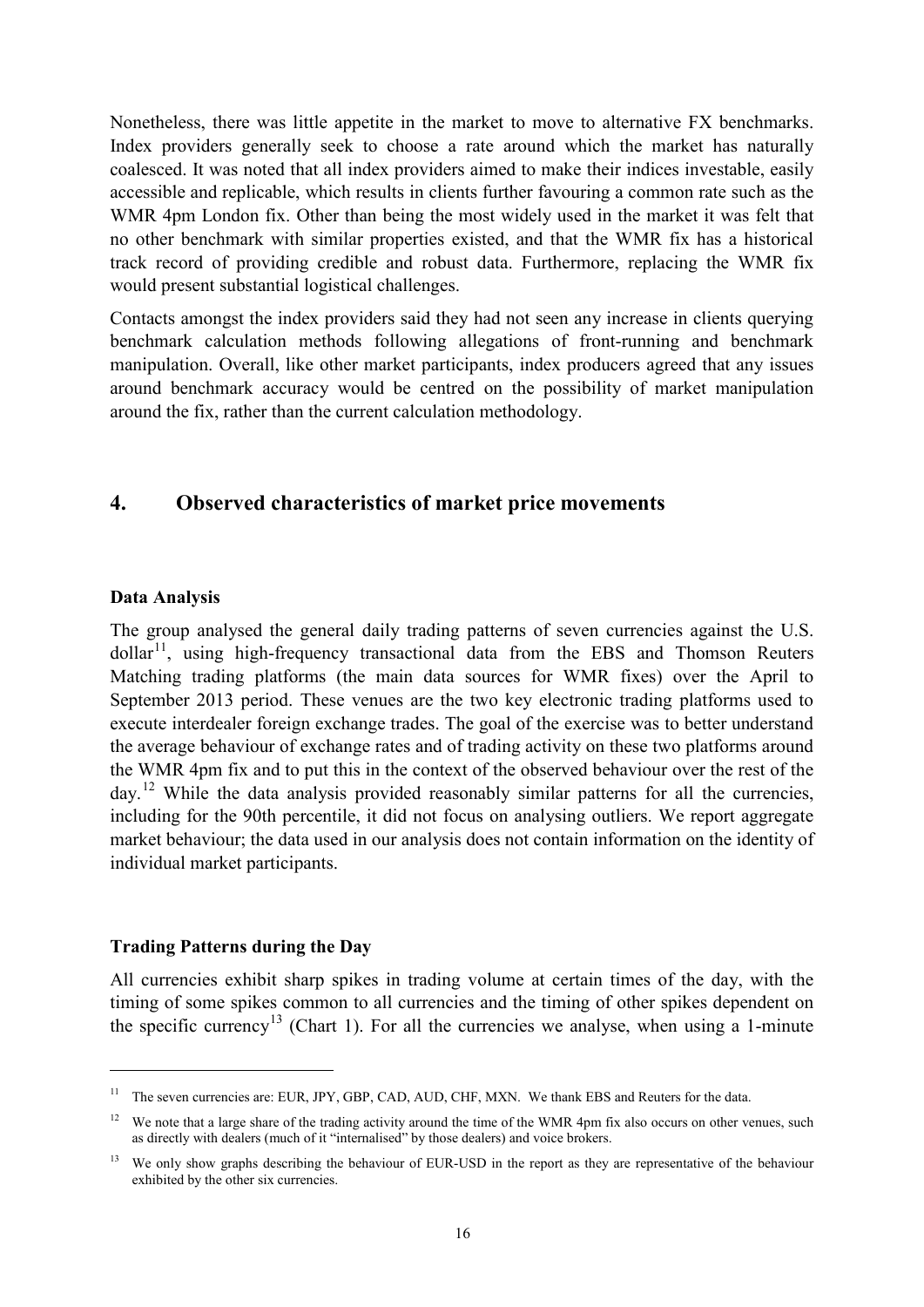window over which to measure trading volume, the WMR 4pm London fix generates the highest average volume spike of the day, in most cases being at least 10 times greater than the 1-minute mean trading volume for that currency.<sup>[14](#page-18-0)</sup> The other common significant peaks in volume include the North American data releases at 8:30 ET and the 10:00 ET North American option expiration time<sup>15</sup>. Trading volume can also be high during a specific currency's local fixing window, such as for the euro at the time of the ECB's reference rates at 14:15 CET, and for the yen in Tokyo at  $09:55$  local time<sup>16</sup>, or during their specific data release times. In general over the day, trading volume rises during London daytime hours and is highest when both London and New York are actively trading. The volume spikes associated with the WMR 4pm fix tend to be largest at month ends and quarter ends, likely reflecting larger portfolio rebalancing needs at those times.



Chart 1

Our analysis, which measures "volatility" as absolute price changes<sup>17</sup>, shows that the large spike in average trading volume at the time of the WMR 4pm London fix is not associated with a correspondingly large spike in average volatility at that time (Chart 2). In fact, for all currencies, the highest average volatility experienced during the day in a 1-minute trading window is associated with the 8:30 ET North American data release, a time when important macroeconomic information is incorporated into asset prices. The 10:00 ET option expiration

-

<span id="page-18-0"></span><sup>&</sup>lt;sup>14</sup> For several currencies, there are a few days when the 1-minute WMR 4pm London trading window can account for over 10% of the platform's daily trading volume.

<span id="page-18-1"></span><sup>&</sup>lt;sup>15</sup> Data can also be released at  $10:00$  ET.

<span id="page-18-2"></span><sup>16</sup> Each financial institution aggregates clients' orders on a daily basis and executes them around 09:55 Tokyo time at a single price applicable to all orders. The prices are determined by individual financial institutions and in many cases differ from each other.

<span id="page-18-3"></span><sup>&</sup>lt;sup>17</sup> We measure volatility as the absolute value of the difference in the natural log of the mid-price over a given time interval, so essentially as the absolute percent change in the mid-price over that interval.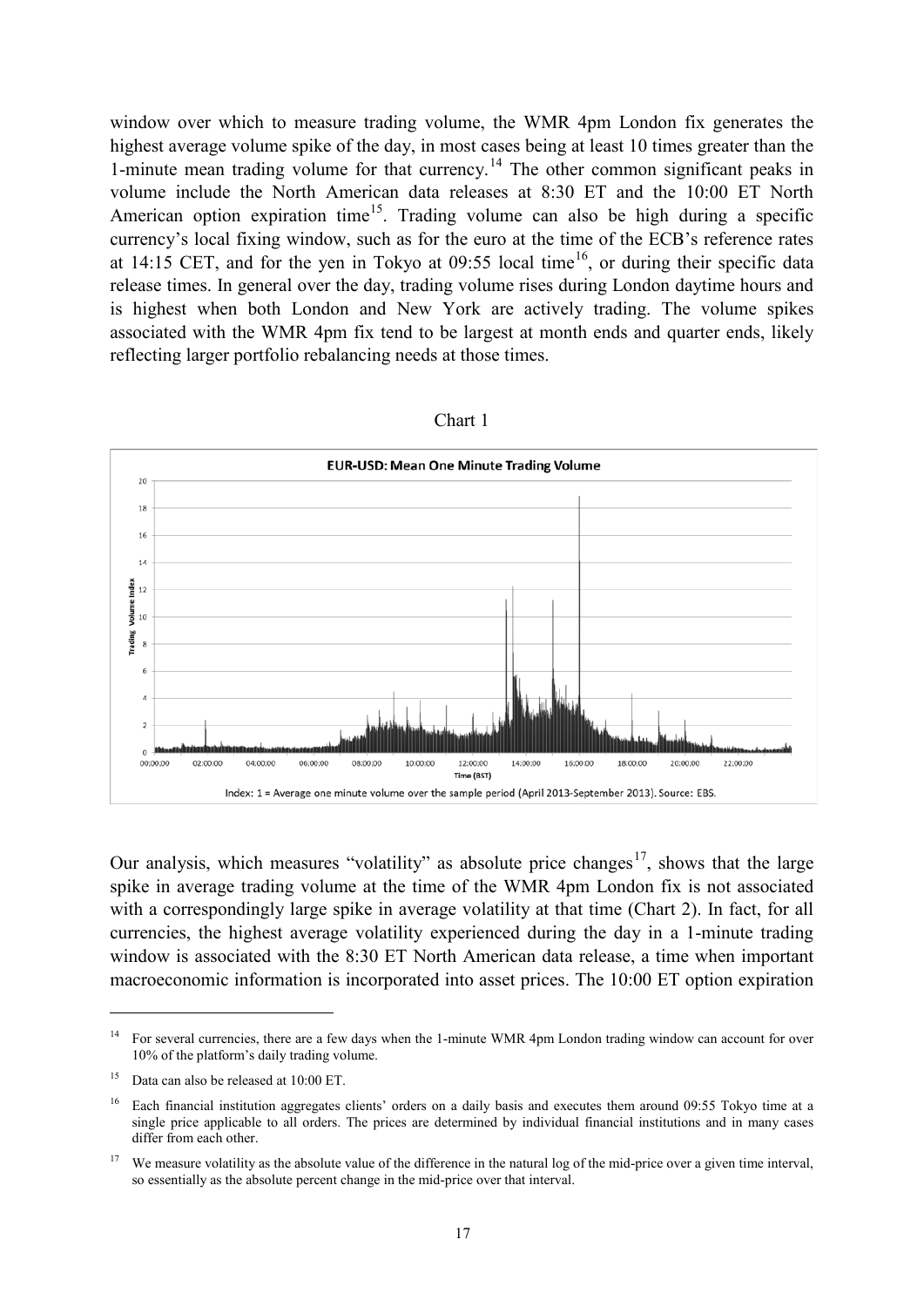time is also associated with higher average price volatility than the WMR 4pm London fix. Average volatility during the 4pm fix rises somewhat relative to the minutes before and after the fix, but the increase is not particularly large, particularly when taking into account the high volume of trades and the order imbalance at that time. Even when looking at the 90th percentile of price movements at the time of the fix, the movement in price is moderate in the sample we studied $18$ .





We measured the order imbalance in our data as the net of trades done at the ask price and of trades done at the bid price over a given period of time<sup>[19](#page-19-1)</sup>. On average, there is a significantly larger order imbalance, positive or negative, during the WMR 4pm London fix window than at any other period of the day, including the time of the North American data release. The size and the direction of this order imbalance does not have an obvious predictable pattern from day to day, with a notable exception: for most currencies, similar to what we observe for trading volume, the imbalance tends to be largest at month ends and quarter ends (Chart 3).

-

<span id="page-19-0"></span> $18$  This does not preclude the possibility that prices could move more substantially at the time of the fix, as some dealers could work to minimize their order execution risks by aggressively filling orders, particularly if the market is relatively illiquid and/or the order imbalance particularly large at that time.

<span id="page-19-1"></span><sup>&</sup>lt;sup>19</sup> This is equivalent to netting the buying and selling actions of the aggressors (takers) in the market. We used trading volume for the EBS currencies, and number of trades for the Thomson Reuters currencies.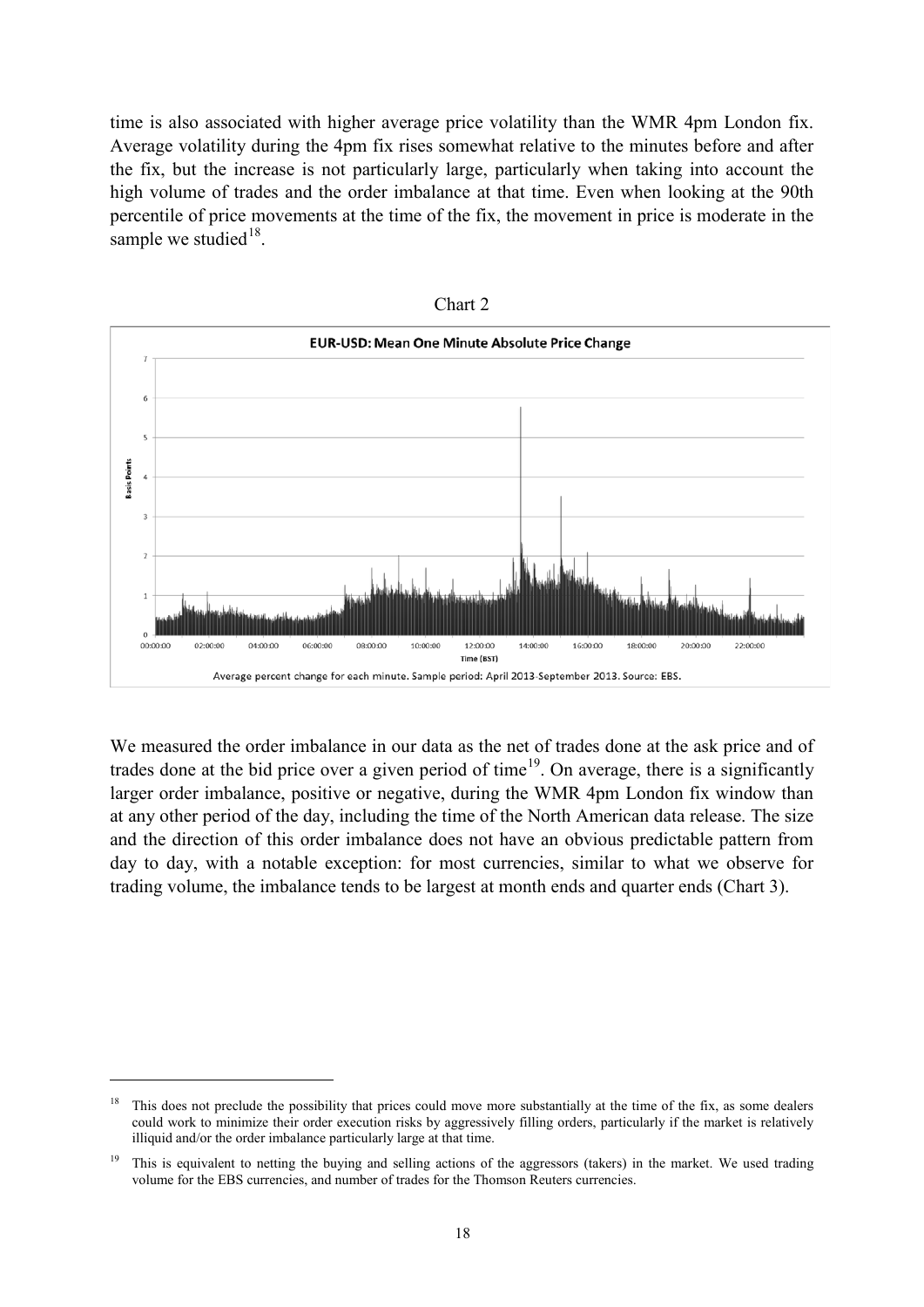| nart |  |
|------|--|
|------|--|

<span id="page-20-0"></span>

#### **Trading Patterns around the WMR 4pm London Fixing Window**

Trading around the 1-minute fixing window for the WMR 4pm London fix is very concentrated for all seven currencies (Chart 4). Based on analysis of the EBS and Thomson Reuters trading data, it appears that, on those platforms, traders often do not begin to execute to hedge their fixing order commitments until they are very close to the start of the 1-minute calculation window. This likely reflects the fact that dealers are trying to minimize their tracking or pricing error relative to the fixing price they guarantee their customers. Generally, only the prior 30 seconds show any noticeable rise in trading volume, and in all cases the vast majority of the trading takes place during the actual 1-minute calculation window. Studying second by second data, we see that the trading volume rises substantially as the fixing window opens and then often gradually declines as the fixing period proceeds. Trading activity then falls off quickly after the fixing window closes.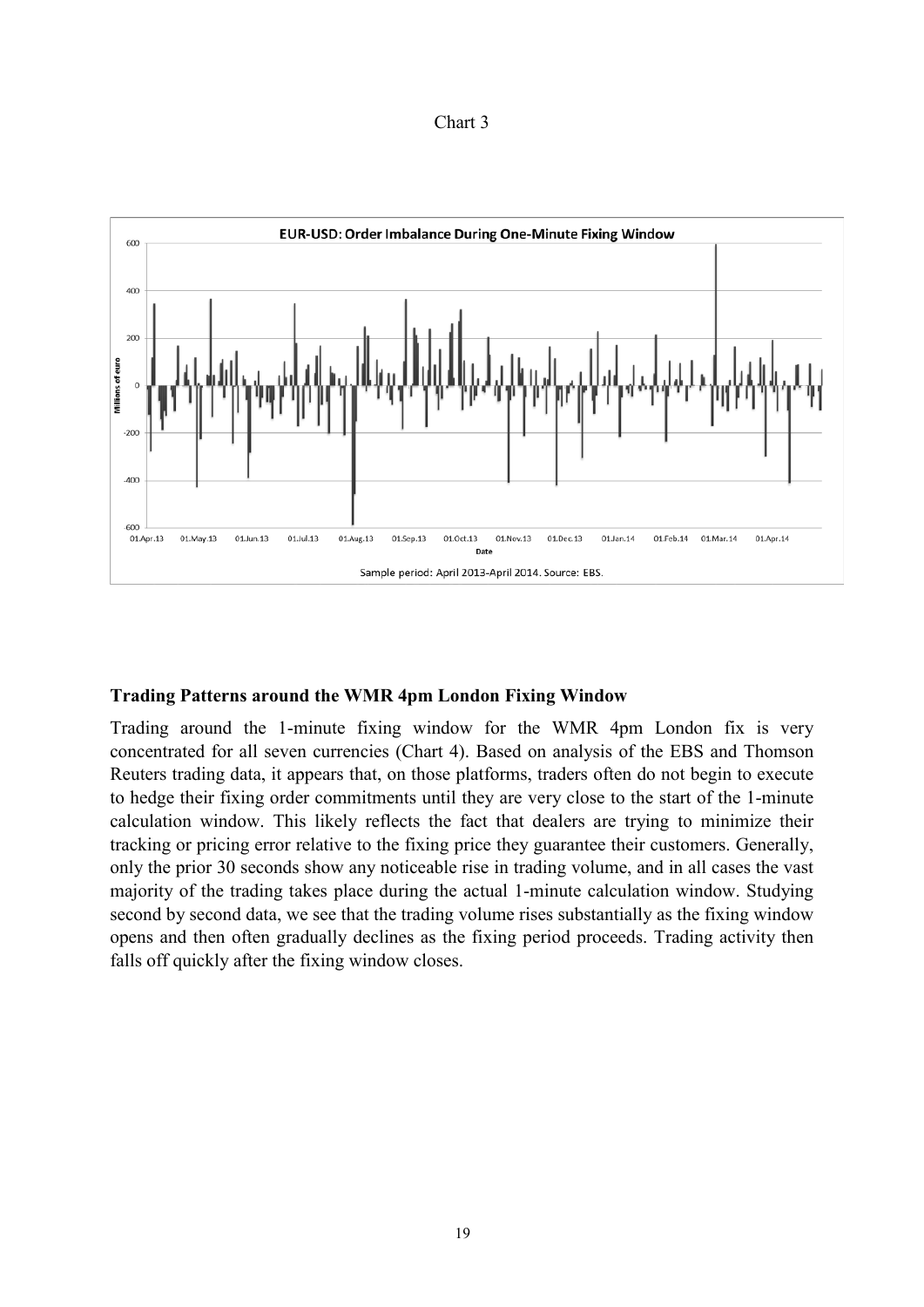

The moderate price volatility experienced during the fixing window (Chart 5) is probably due in great part to the high market liquidity present at that time. In fact, for most currencies, and despite the slight uptick in volatility, bid-offer spreads during the 1-minute window remain at or drop to their lowest levels of the trading day. We believe this likely reflects the fact that some traders attempt to fill their currency needs at the fix by posting very aggressive limit orders, instead of crossing the spread to complete their transaction, thereby limiting their execution cost relative to the mid-rate guaranteed to the customer. The average size of individual trades rises during the fixing window, also reflecting the high liquidity during that time.

| hart |  |
|------|--|
|------|--|

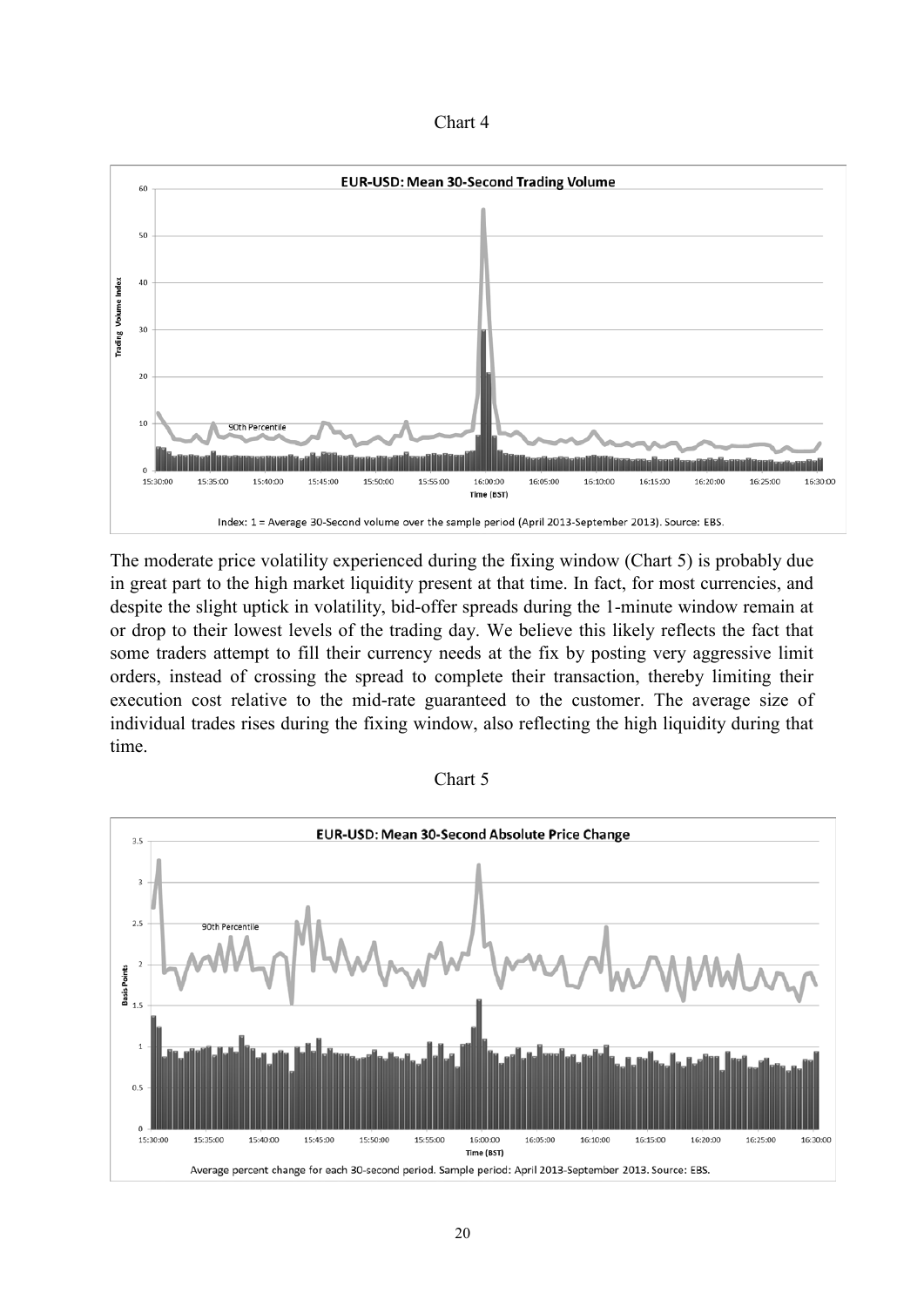In response to questions on the role of high-frequency trading (HFT) at the time of the WMR 4pm London fix, we studied EBS euro-dollar data which breaks down trading volume into activity by three broad groups of traders: dealers trading manually, dealers trading algorithmically, and prime-brokered customers trading algorithmically. HFT activity accounts for a majority of the third group's trading volume. Our analysis shows that, at the time of the fix, trading volume increases for all three groups. However, the share of overall trading volume accounted for by the HFT group declines sharply, while the share of trading volume accounted for by the manual group rises sharply. The large increase in trading volume on EBS at the time of the WMR fix therefore owes primarily to an increase in the activity of dealers trading manually.

# <span id="page-22-0"></span>**5. Considerations of alternative fix calculations**

The IOSCO Principles (Principle 6) emphasize that benchmarks 'seek to achieve, and result in an accurate and reliable representation of the economic realities of the interest it seeks to measure, and eliminate factors that might result in a distortion of the price, rate, index or value of the Benchmark'. There are many different ways of calculating a benchmark rate from a given data set. In this section of the report we briefly examine the different methods that can be adopted and their merits. Appendix 1 details some of the methods which include the median approach used by WMR and various forms of averaging, including volume weightings. There can be a general conflict between those methods which represent the best statistical representation of the central tendency of a data set and those which are least open to manipulation. That arises because the best statistical measure will usually be the one which makes most use of all the information available – but manipulation can operate precisely by providing information that does not represent the true market.

In choosing a preferred fixing method there are several other opposing considerations. First the users wish the fix to be replicable in the sense of being able to carry out their rebalancing transactions at the fix rate. In the case of executing dealers, replicability reduces the risk they are incurring. In the case of the asset managers, replicability minimises (or eliminates) their tracking error from foreign exchange.

Second, the rate should not be easy to manipulate. That argues for more complex calculations, longer periods and for being unpredictable. Third, the rate should be resilient to changes in trading patterns, particularly in times of market distress. Fourth, one might take into account that a 'market price' is a moment in time – the price fluctuates along with news such that a long period of data would average across many different market clearing prices reflecting different information sets. Fifth, there is a question of whether the market is best served by being concentrated at fix times or more spread out. In general more concentration would give better liquidity. But it can also create greater risks (generating incentives for inappropriate behaviour) as the net trade sizes are likely to be larger. Many of these considerations are more prevalent for non-trade currencies where the markets are smaller and more vulnerable to shocks. Non-trade currencies are therefore potentially easier to manipulate, but the same considerations of less trading mean that the incentive will also be less.

The median method favoured by WMR, seems at least as defensible a way of dealing with these trade-offs as any other, such as a volume weighted or time weighted price. It is more difficult to ensure that any given trade will or could affect the median outcome. To influence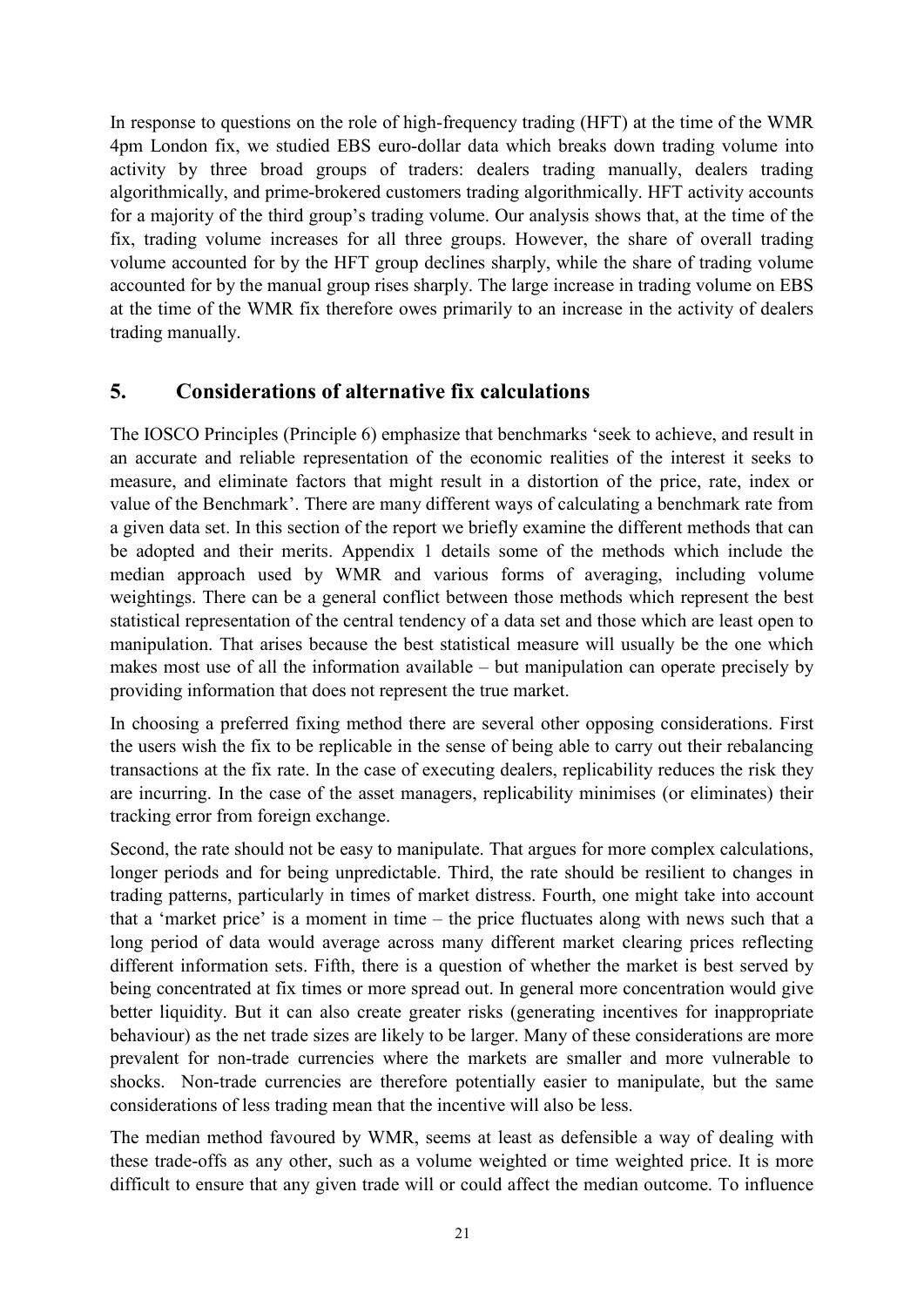the median, the extra trade or trades would have to be such as to hold the whole market close to the desired outcome throughout a large part of the fixing window, with the effect that that trades in the fixing calculation would be close to the median desired. Nevertheless, our recommendations include some suggestions in which the fix calculation might be made more robust to manipulation without sacrificing replicability.

# <span id="page-23-0"></span>**6. IOSCO assessment of methodology**

IOSCO is completing an assessment of the implementation by the WM Company of the IOSCO Principles in respect of the WM/Reuters 4pm fix. IOSCO's findings and recommendations will be included in the final version of this report.

# <span id="page-23-1"></span>**7. Recommendations**

The FX benchmark allegations led a number of institutions to conduct independent research into how and why benchmarks could be manipulated. Conclusions differ slightly but there is compelling evidence that it is the potential for improper trading behaviour of market participants around the fix, more than the methodology for computing the fix (although the two interact), which could lead to potential adverse outcomes for clients.

Several banks informed the group that they have already sought to address concerns about trading behaviour and manipulation through revisions to their internal guidelines and procedures for executing orders at the fix. In parallel, there is a growing demand from the asset management industry to request these changes. In what follows we make a series of recommendations which we believe would lead to improved governance and controls in banks or other institutions trading FX.

The recommendations for reform of benchmark rates in the foreign exchange market can be divided into the following broad categories:

- a. The calculation methodology of the WMR benchmark rates.
- b. The publication of reference rates by central banks.
- c. Market infrastructure to support the execution of fix trades.
- d. The behaviour of market participants around the time of the major FX benchmarks (primarily the WM 4pm London fix).
- e. Recommendations stemming from the IOSCO review of the WMR fixes.

## **a. Benchmark calculation**

Currently, WMR utilise a single primary data source for the calculation of the fixing rate for each currency pair, with the source varying depending on which platform most trading in the currency pair is traditionally based. However, it receives data feeds from three different platforms, in some cases using the others as back-up when the primary source is insufficient. The core electronic platforms of Thomson Reuters Matching and EBS are particularly important for price discovery, because they are where the dealers typically manage their risk. But in many of the currency pairs, the single feed covers a small share of overall market activity.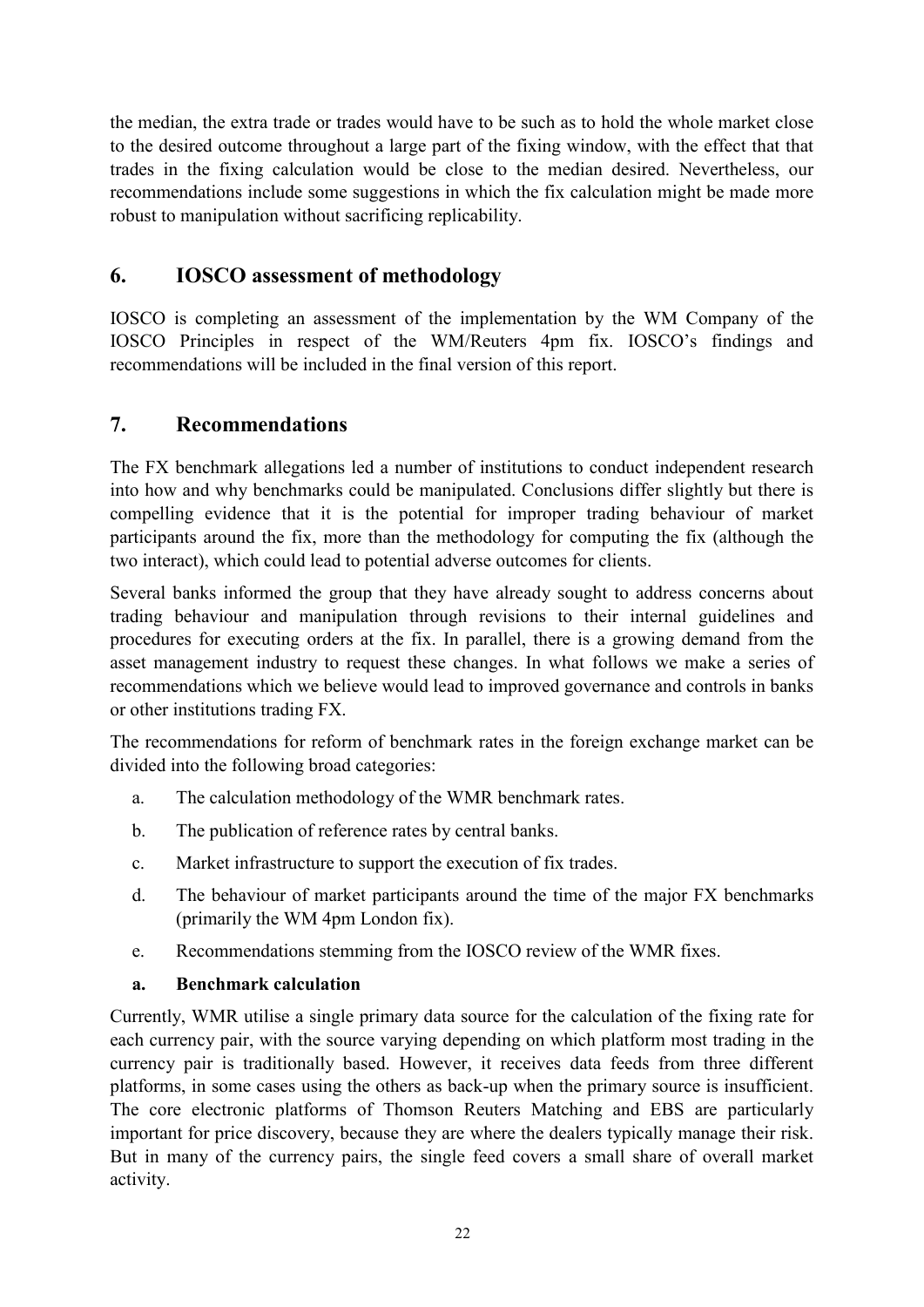**1) The group recommends the fixing window be widened from its current width of one minute. It seeks feedback from market participants as to the appropriate width of the window.** Many buy-side contacts have suggested that a longer fixing window would allow the market 'greater time to digest the flow of fixing related trades'. Since the fix is based on the median rate, not the mean over the window, it is not clear that the width of the window should affect when market participants choose to trade in quite the way this comment suggests. There are, however clear benefits to having a wider window: more data points would be available to help fix the rate, and it would be harder to manipulate. That reflects both the fact that it would be harder to influence prices over a more sustained period and unusual price movements around the fix would be more visible. And to the extent that participants do use the whole of the window for fixing-related trades, it could have the effect of reducing volatility.

While these arguments could be extended to advocate an ever-wider fixing window (eg an all-day average), the wider the window, the less useful the fix rate as a market price at a point in time. In particular it would be more difficult to replicate the fix rate and risk would be increased for those users trying to match benchmark index rates. For example, the wider the window the more the rate could be affected by emerging news causing uncertainty about where and when the median rate would fall (this is less of an issue if an average rather than a median were used for calculation over a wider window). Most participants we spoke to said they would welcome a wider window, but the precise span varied. The group's view is that the ideal width of the window should strike a balance between reducing incentives for manipulation while at the same time still ensuring the fix is fit for purpose by generating a replicable market price.

A flexible approach with different length time windows per individual currency instead of a standard one-for-all should be considered, as quotes for less liquid currencies can be less frequent and therefore the trading activity for such currency may not be sufficiently captured in the standard time window.

- **2) The group seeks feedback from market participants as to whether there is a need for alternative benchmark calculations such as a volume weighted or time weighted benchmark price calculated over longer time periods up to and including 24 hours** (see section 5 and Appendix 1). Such alternative benchmarks may be more fit for purpose for specific uses (eg valuation).
- **3) The group also seeks feedback from market participants as to whether the fixing windows should continue to be centred exactly on the hour (half hour) or whether the fixing window should close or start on the hour. Market participants should consider whether this view changes dependent on the size of the window.** Many official data and news releases are released exactly on the hour or half hour (e.g. UK ONS data releases are at 9.30am). Whilst there is seldom news or data released at 4pm London time, it is possible. Any surprise in the news could lead to a different market clearing exchange rate. The median rate would fall into either the pre- or post-news period depending on how many observations are recorded. This would create some uncertainty around what information the fix rate was reflecting. As a corollary of this recommendation, market-making dealers should generally be aware of which times of day are most likely to be disrupted by news releases, and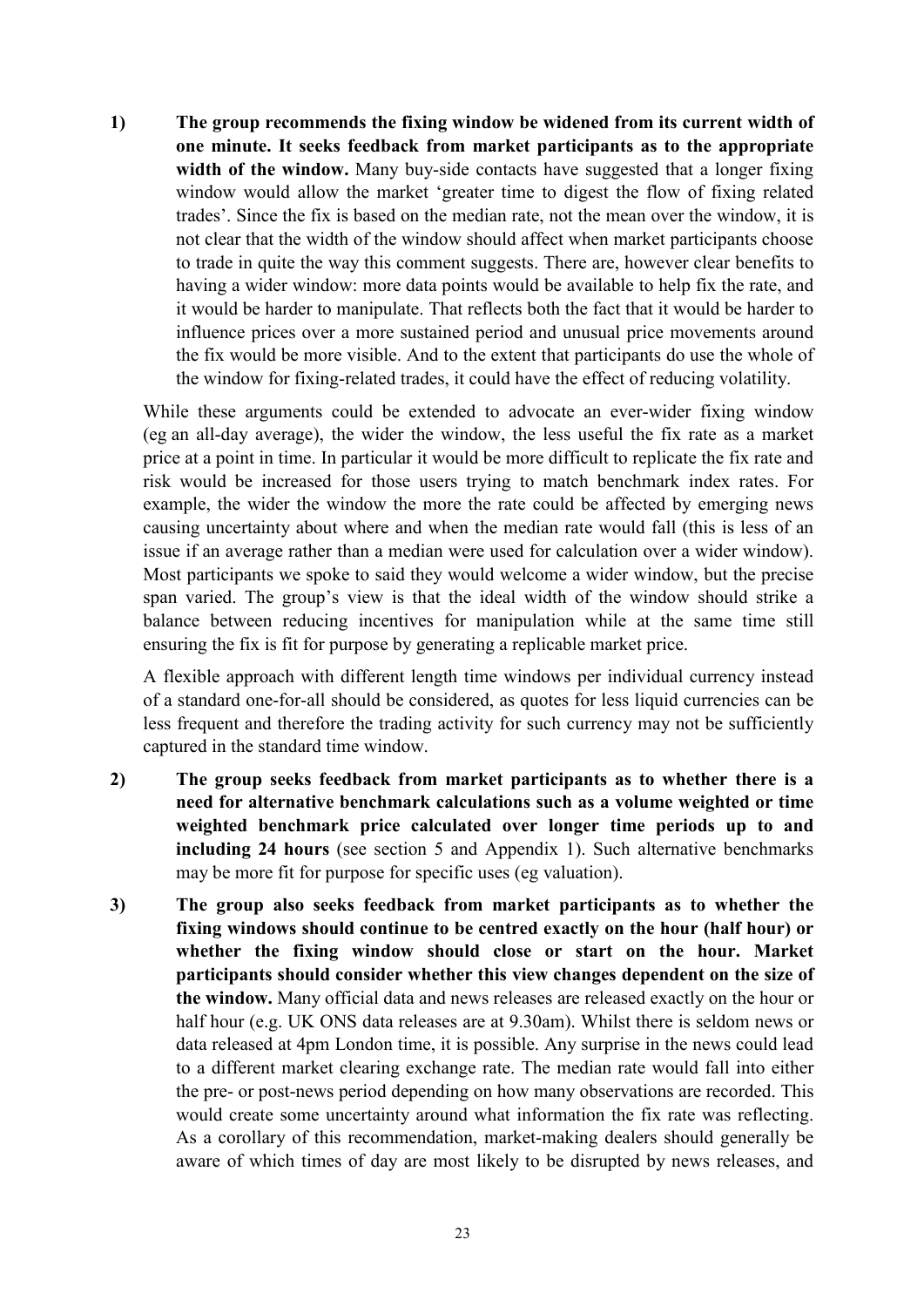clients should be advised not to use fix rates at those times or when important data is due.

**4) The group proposes that WM investigate the feasibility of receiving price feeds and transactions data from a broader range of sources to further increase its coverage of the FX market during the fixing window, and should regularly assess its coverage as market structure continues to evolve.** In that regard **the group also proposes that in the short term, WM develop its methodology to utilise the transactional and quote information from both Thomson Reuters and EBS.**

While in principle, arbitrage across FX platforms should ensure the conformity of the pricing available on each platform, including the trades executed on a wider range of platforms should ensure that the fix calculation best represents the market during the fixing window. The more data sources that are utilised, the more representative and resilient the fix will be. Individual FX trading platforms may not always cover the full range of currencies, but rather specialise on certain currencies, so to cover the whole spectrum, feeds from several platforms are needed. It should also reduce the scope, at the margin, for fixing rates to be manipulated. In doing so, consideration should be taken as to how representative different platforms are of the market as a whole, including particularly, at the time of the 4pm London fix. That should reflect the size of trades on each platform, and the type of participant, as well as volumes. With the electronic market place continuing to evolve, the selected platforms should be reviewed on a regular basis, subject to keeping some stability in the computation methodology. Such changes to the methodology should be clearly communicated.

## **b. Foreign exchange reference rates set by central banks**

Central banks compute and publish indicative foreign exchange reference rates for public policy purposes. Central bank reference rates are computed according to different methodologies, published at various frequencies and used by a wide range of economic agents for diverse purposes: mostly in legal contacts, valuation of foreign exchange denominated assets and liabilities, and, to some extent, execution of foreign exchange transactions.

Reference rates set by central banks do not fall under IOSCO principles for financial benchmarks since "Benchmark Administration by a National Authority used for public policy purposes (e.g., labour, economic activity, inflation or consumer price indices) is not within the scope of the Principles".

**5) The group considers that, where central banks publish reference rates, it is the responsibility of each to set internal procedures.** Central banks should at least take note of guidance from the IOSCO principles. However, **where central bank reference rates are intended for transaction purposes, the group encourages compliance with the relevant IOSCO principles.** In that respect, transparency in governance and computation methodology would meet expected public demand and reinforce the credibility of the relevant reference rates.

## **c. Market infrastructure**

As noted above, there is a significant demand amongst various types of market participants to transact at the fixing price. This results in dealers having advanced information about flows as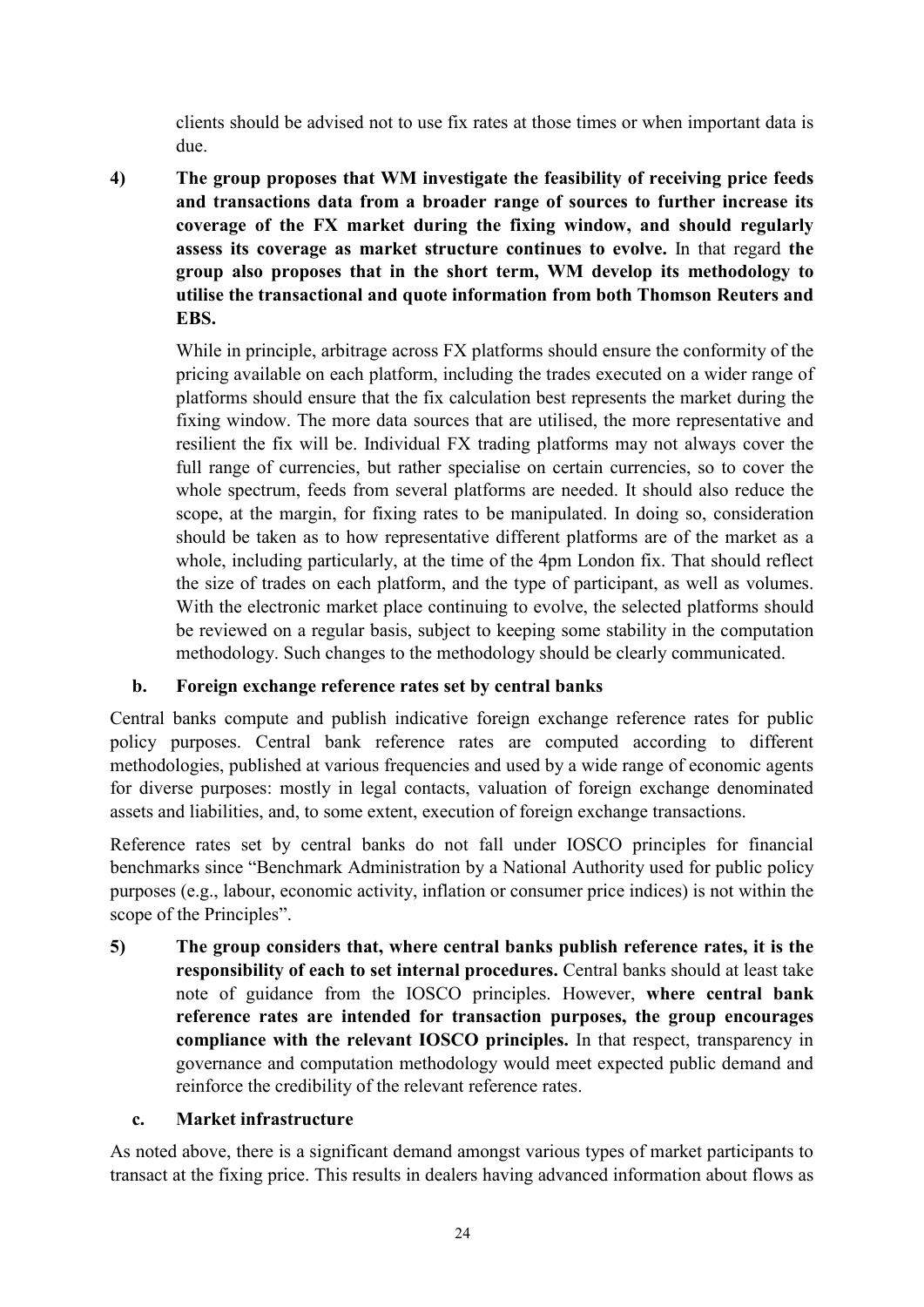well as having to manage risk around a particular rate which is unknown at the time they take the order. In turn, this creates a potential incentive to (a) manage their risk by finding offsetting market flows amongst other dealers and (b) move market prices beyond that determined solely by demand and supply so as to generate a profit.

One approach would be to seek to prevent dealers from agreeing trades at a yet-to-be-agreed price altogether unless dealers are properly and transparently compensated for the risk. To be effective, an outright ban on fix trading would require legislation or direct regulatory action, which is beyond the scope of this report. And given the current demand for transactions at the fix, it could have unforeseen consequences as asset managers sought alternative ways to reduce their risks. The recommendations in this section of the report are therefore designed to permit such trading activities but to minimise their scope and the potential and incentives for manipulation. This issue may need to be revisited in the light of any future discussions around market regulation.

A number of market initiatives have recently been proposed to address these issues. Most of these have the form of maximising the netting opportunities of fixing orders and then executing the order in a way that clearly delineates the separation between the dealer acting as principal (that is trading on its own account) and acting as agent (that is, transacting solely on behalf of the customer).

**6) The group supports the development of industry-led initiatives to create independent netting and execution facilities. However, it also is interested in seeking feedback from market participants on the development of a global/central utility for order-matching to facilitate fixing orders from any market participants.** The group is fully aware of the various complex issues that the creation of such a utility could raise, including whether it should be regulated. In contrast to the individual market initiatives, a central utility would have the potential to maximise netting opportunities and reduce the need to provide advance information on customer flow to a dealer. The residual trades after the netting process would then be executed or auctioned in the market during the fixing window to determine the fixing price. The precise method of executing the residuals to achieve a clearing price will determine in part whether such a utility is feasible or not and the group is also interested in feedback on appropriate execution methods for those residual flows.

## **d. Behaviour of Market Participants**

To further address the issues of risk management and incentives to manipulate, the group proposes the following principles and guidelines for participants in the foreign exchange market, both in terms of fixing business and more generally. To be legally enforeceable, such principles and guidelines may require legislation or direct regulatory action, which is beyond the scope of this report.

Foreign exchange dealers

Foreign exchange dealers currently receive instructions to trade, often well in advance of the fix, at a price which will be determined by the outcome of their collective trading. As noted earlier in the report, this structure creates incentives and the opportunity to manipulate the fix for example by colluding and moving the market price so as to result in favourable outcomes.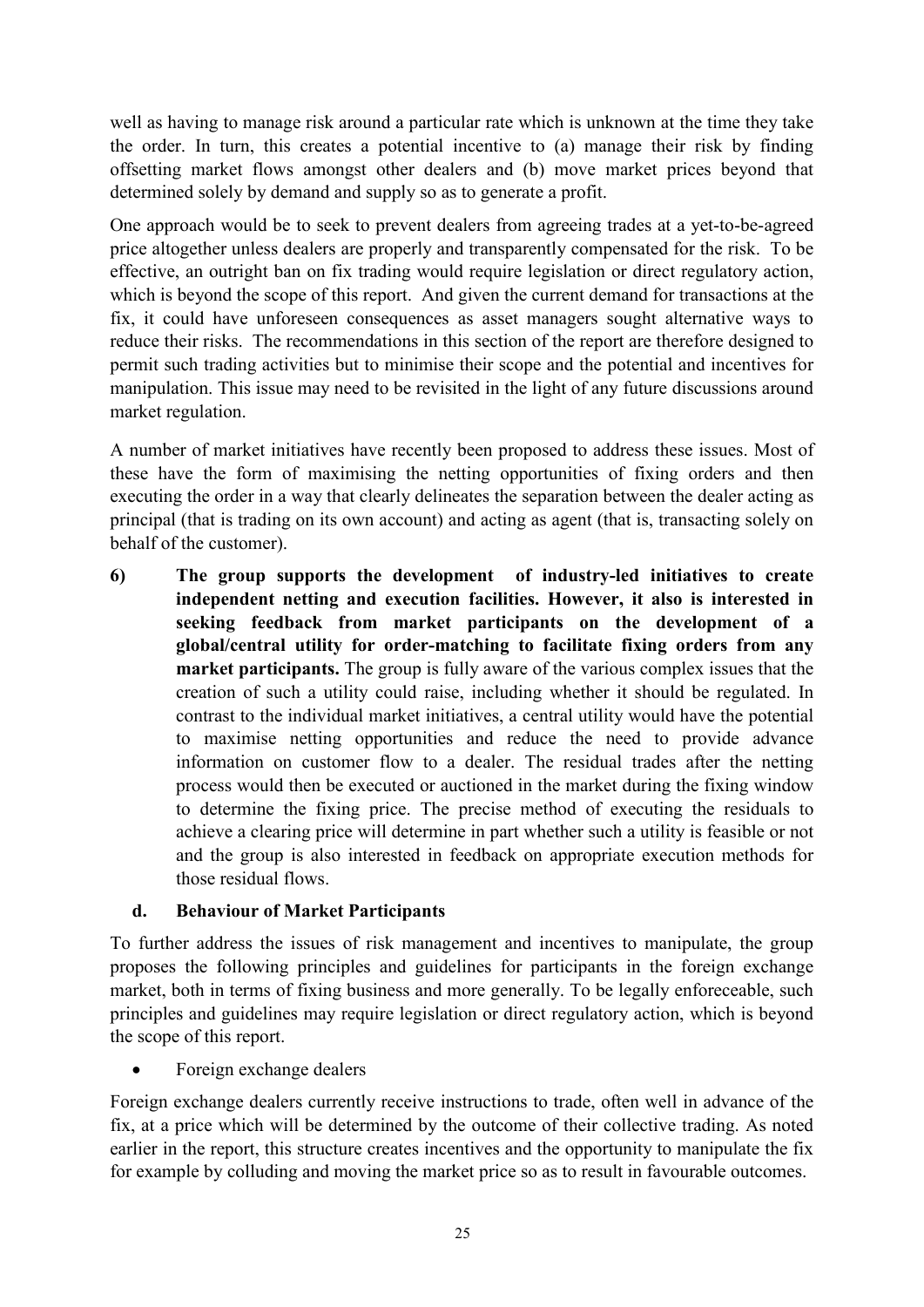Dealers are also often agreeing to trade at mid-market rates, rather than at the bid or ask. This has a number of implications: customers are not being passed the cost of transactions in the traditional, direct manner (i.e. through the bid-ask spread) – adding to the pressure on dealers to make a return from the price movements. The dealer also faces the risk that the market in fact moves strongly against them before the fix, resulting in a potential for large losses.

In producing this report, questions have arisen about the sharing of information between dealers. In an OTC market, some information is always given up by dealing with a counterparty, but more general sharing of trade information, price or quantity, between market-makers risks inappropriate collusive behaviour.

Existing codes of conduct already describe practices for l restricting the sharing of information. For example, section 3 of the NIPS code and section 10 of the ACI Model Code state that that *"Principals or brokers should not, without explicit permission, disclose or discuss, or supply pressure on others to disclose or discuss, any information relating to specific deals which have been transacted, or are in process of being arranged, expected to or*  with the parties directly involved (and, if necessary, their advisors) ... All relevant personnel *should be made aware of, and observe, this fundamental principle."* However, recent allegations of misconduct in the FX market suggest that this principle has not always been followed by all market participants.

The next set of recommendations relate to removing the incentive for dealers to manipulate the price (note that price movements will always occur in the fixing window to reflect the net balance of supply and the demand in the market):

- **7) The group recommends that fixing transactions be priced in a manner that is transparent and is consistent with the risk borne in accepting such transactions. This may occur via applying a bid-offer spread, as is typical in FX transactions, or through a clearly communicated and documented fee structure such as a direct fee or contractually agreed price.** This will help to provide greater clarity and transparency around the transaction cost borne by the customer and the risk borne by the dealer in accepting such a transaction at a yet-to-be-agreed price.
- **8) The group recommends that banks (and other FX dealing intermediaries) establish and enforce their internal guidelines and procedures for collecting and executing fixing orders including separate processes for handling such orders.** Such guidelines could for instance specify a time frame for accepting orders as well as thresholds beyond which compliance offices should be informed and/or fixing orders approved by management. Firms should establish distinct and separate processes for managing fixing flows as part of their effort to ensure that customer and flow information is appropriately protected.
- **9) Market-makers should not share information with each other about their trading positions beyond that necessary for a transaction. This covers both individual trades, and their aggregate positions.** This should apply at all times, not just in relation to fix orders and, at a minimum, be enforced through audited internal procedures and robust disciplinary procedures. It is not intended that this restriction should prevent information flowing from normal, bilateral OTC trading. But only the minimum amount of information should be provided during the course of such transactions.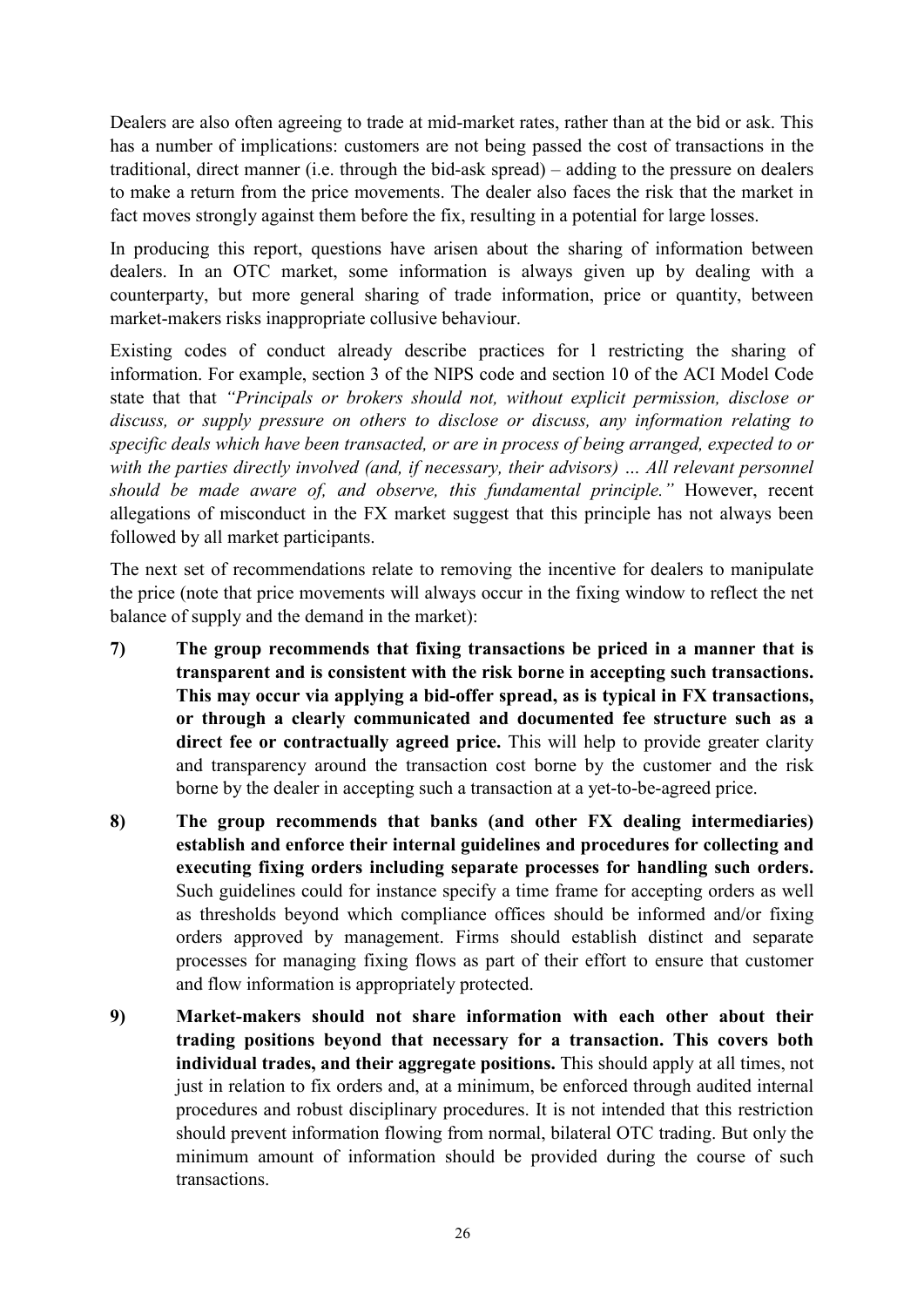More generally, it is understood that market-makers are expected to advise clients on the state of the market. But this should not contain information about individual trades of other customers, nor should it include information of positioning around the fix (that would allow, say, a hedge fund, to anticipate fix flows).

- **10) Market-makers should not pass on private information to clients or other counterparties that might enable those counterparties to anticipate the flows of other clients or counterparties, especially around the fix.** Only the information necessary for a transaction should be provided.
- **11) More broadly, the group recommends that banks establish and enforce their internal systems and controls to address potential conflicts of interest arising from managing customer flow.** For example separating trading activity for clients from own trading. **The group was told that a number of institutions are initiating changes in this regard.**
- **12) Codes of conduct that describe best practices for trading foreign exchange should detail more precisely and explicitly the extent to which information sharing between market-makers is or is not allowed. They also should, where appropriate, incorporate specific provisions on the execution of foreign exchange transactions including fixing orders.**

In many jurisdictions, the existing codes already contain some of these elements, but they should be reviewed in light of these recommendations.

- **13) The Group recommends stronger demonstration by market participants of compliance with the codes of the various foreign exchange committees, as well as their internal codes of conduct.** We would expect well-run organisations to have in place systems and controls appropriate to their business. Market participants should demonstrate that policies, procedures, and controls are in place and that they are operating effectively, including processes for enforcement and monitoring by them so they may be able to evaluate compliance in these areas. Stronger demonstration of compliance could also take the form of yearly reconfirmation of the codes (both internal and external) by sales and traders through specific trainings and regular exams. We would expect more public endorsement of the codes by the various foreign exchange committees and their member banks; the group is aware that such a process is currently being considered by these committees.<sup>[20](#page-28-0)</sup>
	- Index providers

<u>.</u>

The behaviour of the FX market is driven in part by the way that index providers – whether bond, equities, credit or other international indices – use FX rates to construct their indices. For example, by using the mid-rate in an index, passive trackers are motivated to similarly demand a mid-price from their market maker.

**14) The group recommends that index providers in other markets should review whether the foreign exchange fixes used in their calculation of indexes are fit for purpose.** The mid-rate may be appropriate if the index is used purely for valuation purposes, although in some index calculations, a benchmark calculated over a longer

<span id="page-28-0"></span><sup>20</sup> Se[e http://www.rba.gov.au/AFXC/meetings/gfxc/2014/gfxc-minutes-20140411.html](http://www.rba.gov.au/AFXC/meetings/gfxc/2014/gfxc-minutes-20140411.html)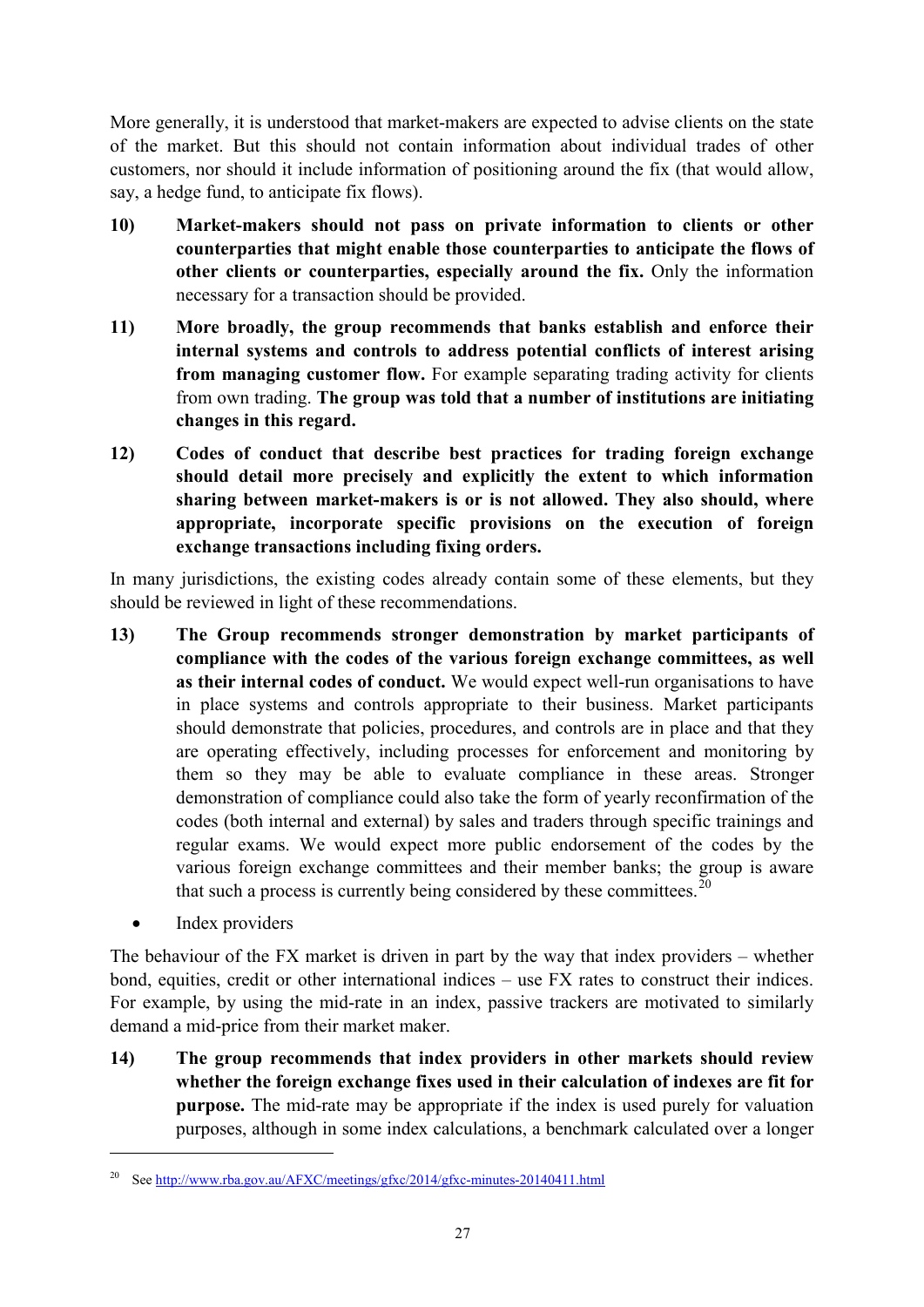period may be a more appropriate valuation metric, given the underlying bond or equity markets being aggregated are closing over the course of the trading day. Alternatively, if the index is intended to be used for execution, a bid or offer variation may more appropriate. FX bids and offers are already available from the WM process.

Asset managers

Asset managers provide a steady demand for transactions at the fix due in part to the use of that fix by the indices they are tracking. In addition, many asset managers appear to have migrated to using fix prices in order to gain more transparency and better prices than other, less formal, arrangements with custodians previously provided. While the use of these fixes may meet those particular demands, there appears to be a tendency, to provide relatively less consideration of the FX risk they face in their investment activity in comparison to other the other types of market risk they face in their investment activity. That is, even if managing a bond or equity portfolio, managers should not ignore the importance of the FX component.

**15) The group recommends that asset managers, including those passively tracking an index, should conduct appropriate due diligence around their foreign exchange execution and be able to demonstrate that to their own clients if requested. Asset managers should also reflect the importance of selecting a reference rate that is consistent with the relevant use of that rate as they conduct such due diligence.** They should provide comfort that their foreign exchange transactions are being executed in the best fiduciary interest of their clients and giving due regard to their mandates. Considerations should include whether foreign exchange transactions should be conducted at the WMR 4pm London fix or whether best execution could be achieved at other times of the trading day. Where dealers are given discretionary mandates, the asset manager should ensure that transparency of dealing rates is available e.g. through time stamps.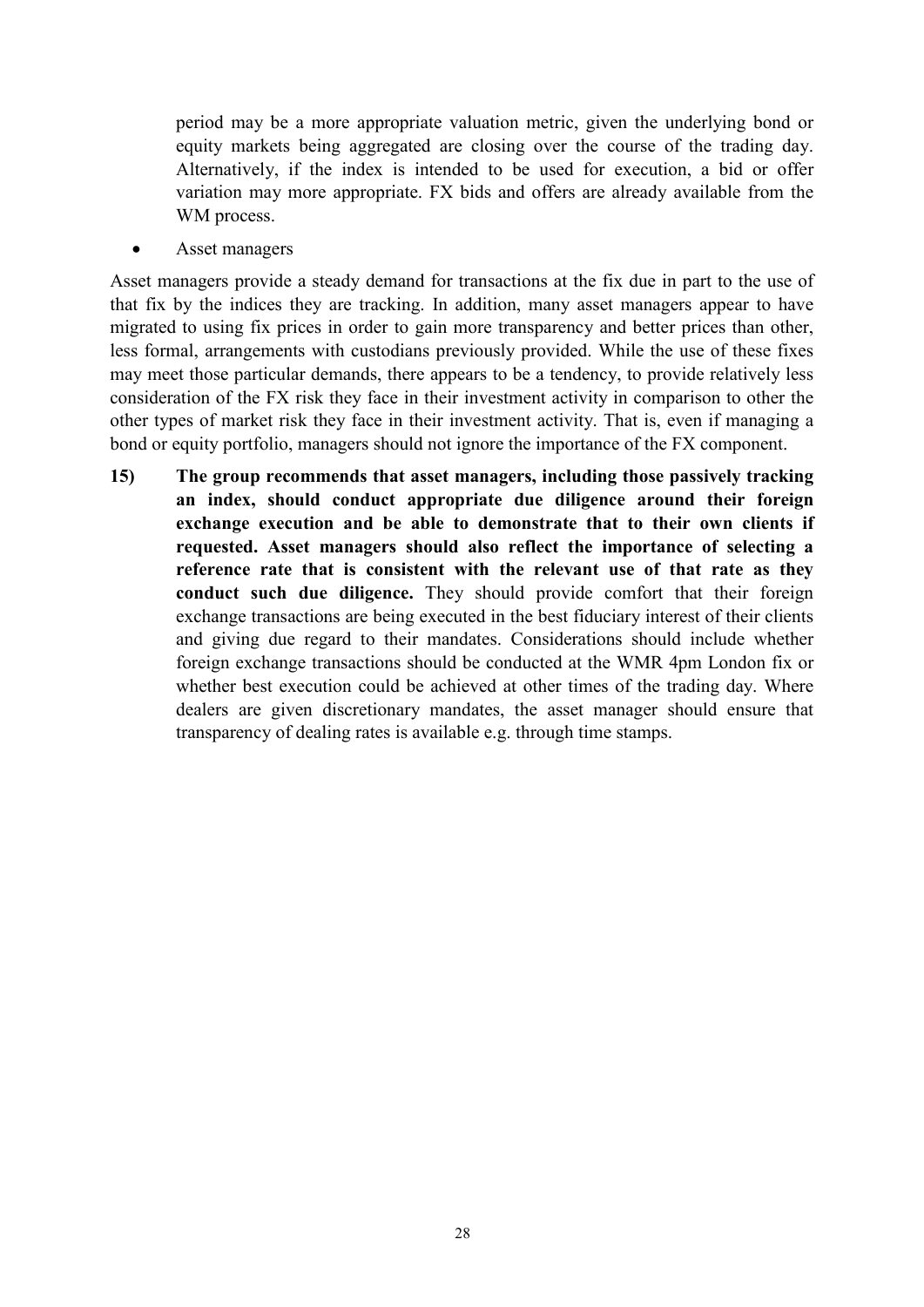# <span id="page-30-0"></span>**Appendix 1: Alternative methods for calculating benchmark rates of market prices**

# **1. Time-Weighted Average Price (TWAP)**

A TWAP is the average price over a predefined window, sampled at a regular frequency. The time window can be set to any length to capture a representative view of trade activity.

An advantage of the TWAP is that it is relatively easy to hedge, since the snapshot times are known in advance. A disadvantage is that it can be biased by a single snapshot taken at an illiquid point in time.

# **2. Volume Weighted Average Price (VWAP)**

VWAP calculation takes the weighted-average price of trades over a given timeframe, where the weight of each trade is determined by its volume. As a result larger trades have a larger influence on the price.

This methodology is representative since it reflects actually traded prices and volumes in a given time span. In principle, it is difficult to manipulate, since a market participant would need to execute relatively large volumes in one direction to significantly move the VWAP.

The calculation would, however, require the centralised collection of trade data to avoid incentivising the use of particular trading platforms for large trades. It is also not able to be accurately hedged as a fix since the trade information used in the calculation is only available ex-post.

## **3. Stylised Volume Weighted Average Price (SVWAP)**

A SVWAP calculation takes the weighted-average price of trades over a given timeframe but the weights are derived from an exchange rate's liquidity cycle over a typical trade day. The SVWAP divides the fixing period into a large number of point-in-time samples and takes trades from each. More weight is given to the more liquid times of the day. This is beneficial in markets where it is hard to capture trades throughout the day.

The SVWAP shares similarities with the VWAP but is less reliant on a large volume of actual transaction data so can be calculated during times of stress and, because the fixed volumeweights are known in advance, is more easily replicable in the market.

There is added complexity to a standard VWAP as the weights need to be calculated and maintained to accurately reflect the liquidity cycle.

## **4. Auction**

An auction process would collect all fixing orders and determine a single fixing price that minimizes the order imbalance. The advantage of an auction is that the resulting price is a good reflection of demand and supply and that it mitigates the problem of timing mismatches between orders. Moreover, all the executed orders actually trade at the same price, hence a dealer that agreed to execute a trade at the fixing price does not run the risk of not attaining the fixing price in the market.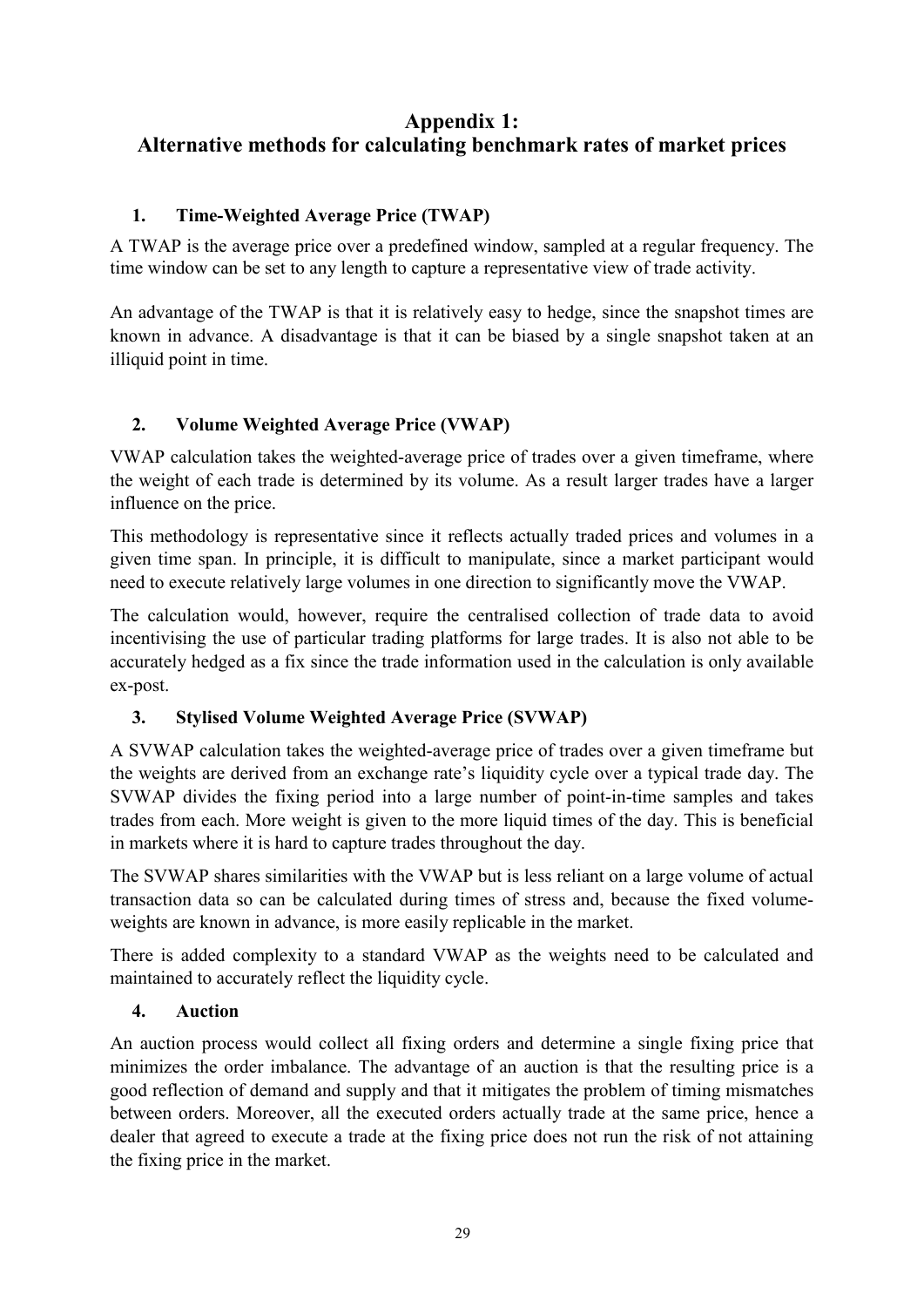However, an auction process necessitates the creation of a centralised facility. Moreover, the design of the auction process can be important to insure against market manipulation. In particular it requires a non-partisan auctioneer to conduct the process.